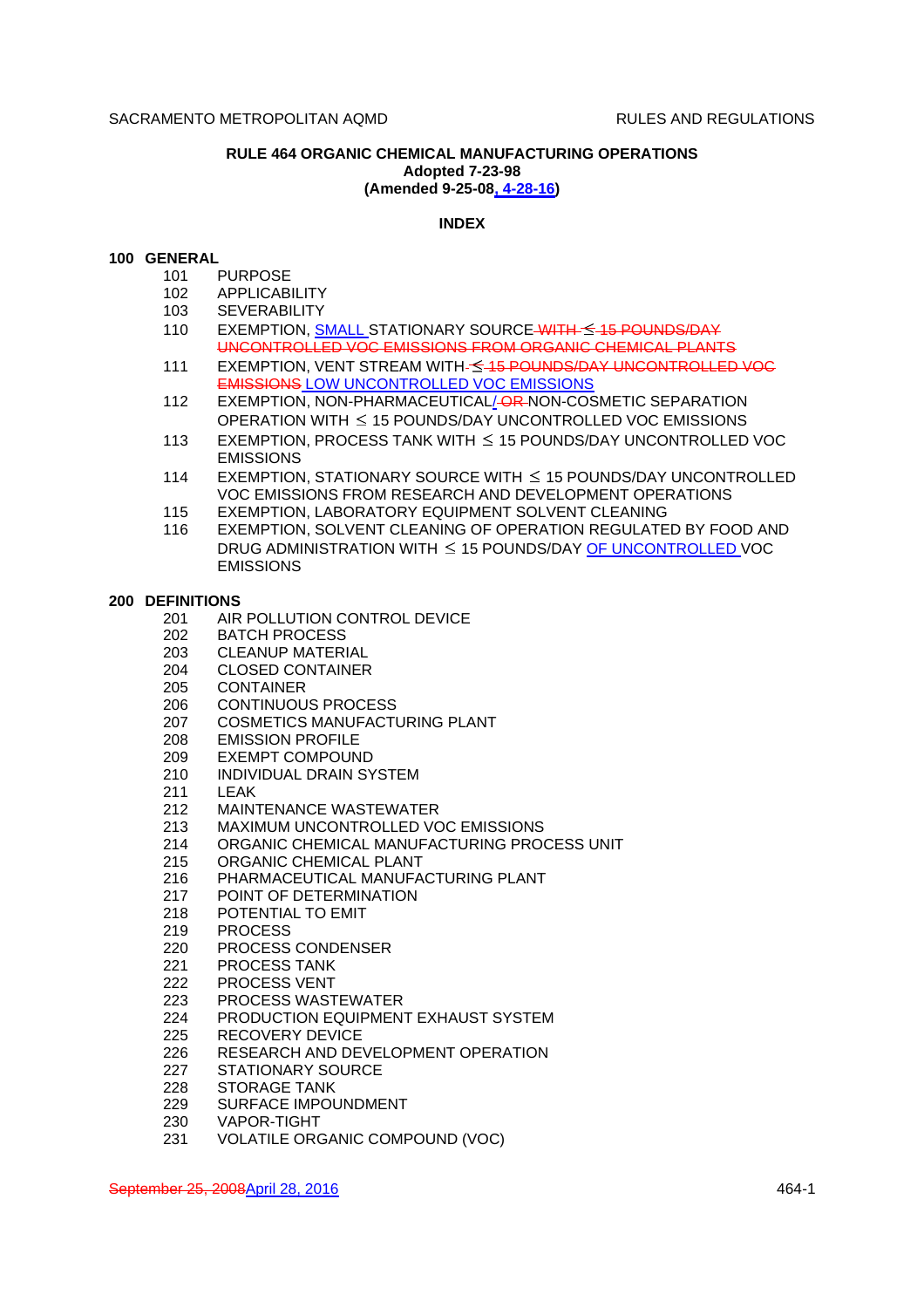- 232 WASTEWATER
- 233 WASTEWATER MANAGEMENT UNIT
- 234 WATER SEAL

# **300 STANDARDS**

- 301 REACTORS, DISTILLATION COLUMNS, CRYSTALLIZERS, EVAPORATORS OR **CENTRIFUGES**
- 302 SEPARATION OPERATIONS
- 303 DRYERS OR PRODUCTION EQUIPMENT EXHAUST SYSTEMS
- 304 PROCESS TANKS
- 305 WASTEWATER
- 306 LIQUID TRANSFER
- 307 STORAGE TANKS
- 308 CLEANUP AND STORAGE REQUIREMENTS

# **400 ADMINISTRATIVE REQUIREMENTS**

- 401 PETITION FOR EXEMPTION
- 402 AUTHORITY TO CONSTRUCT APPLICATION
- 403 OPERATION AND MAINTENANCE PLAN
- 404 PROCEDURE FOR PROCESSING AN OPERATION AND MAINTENANCE PLAN
- 4054 WASTEWATER REPORT
- 4065 CALCULATION FOR VOC COMPOSITE PARTIAL VAPOR PRESSURE
- 4076 DETERMINATION OF MAXIMUM UNCONTROLLED VOC MASS EMISSION RATE
- 4087 DETERMINATION OF VOC MASS EMISSION RATE USING ENGINEERING ASSESSMENT
- 4098 DETERMINATION OF VOC MASS EMISSION RATE USING EMISSION TESTING
- 41009 CALCULATION FOR VOC MASS EMISSION RATE, CONTROL EFFICIENCY, AND COMBINED SYSTEM EFFICIENCY
- 4140 PROCEDURES FOR DEMONSTRATING COMPLIANCE
- 4121 VIOLATION

## **500 MONITORING AND RECORDS**

- 501 RECORDKEEPING
- 502 TEST METHODS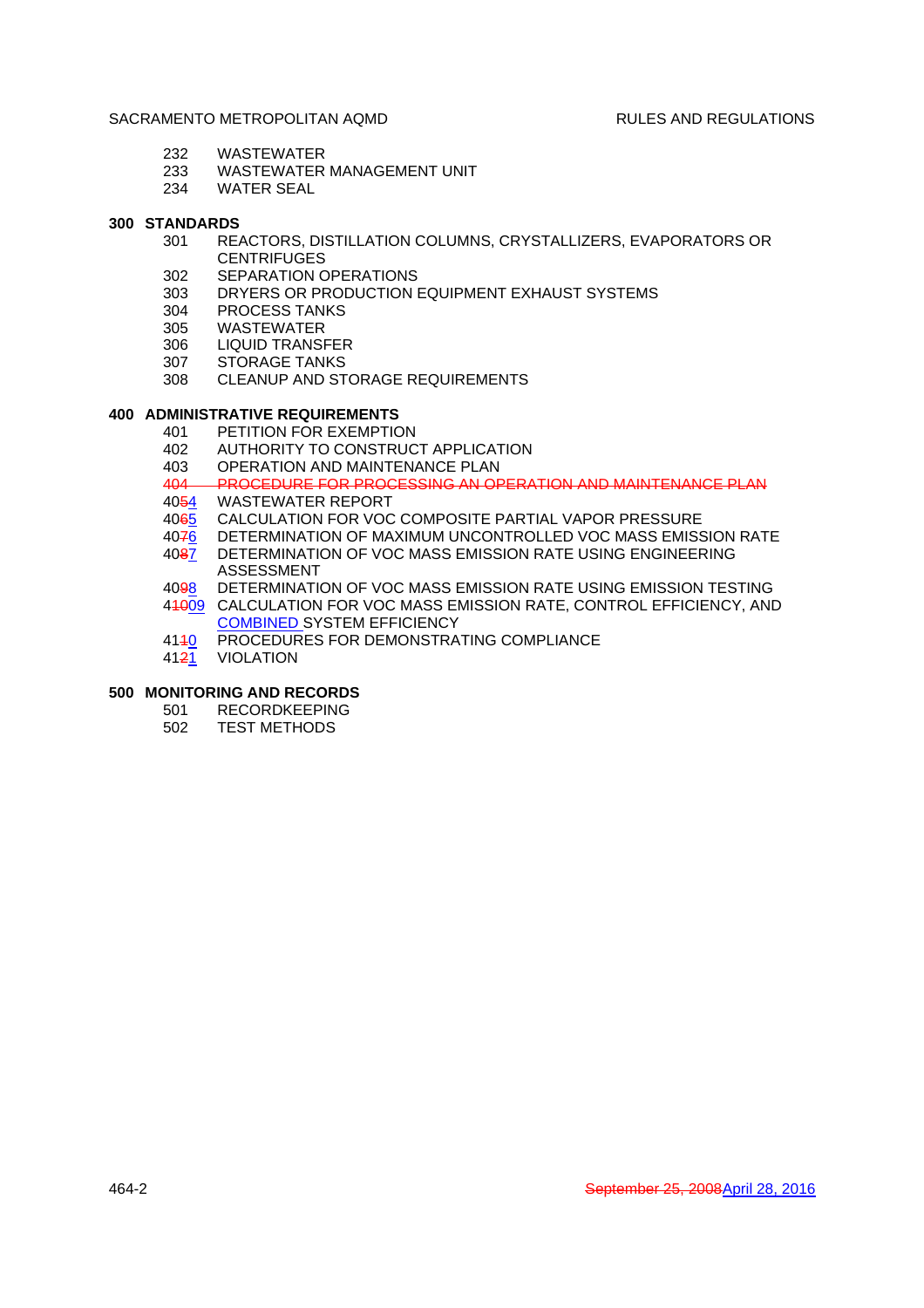#### **100 GENERAL**

- 101 **PURPOSE:** To limit emissions of volatile organic compounds (VOC) from organic chemical plants.
- 102 **APPLICABILITY:** The provisions of this rule shall apply to:
	- 102.1 Equipment located in organic chemical plants which that emit VOC, including, but not limited, to reactors, distillation columns, crystallizers, evaporators, process tanks, wastewater tanks, centrifuges, filters, separators and air dryers.
	- 102.2 The transfer and storage of VOC at organic chemical plants.

The provisions of this rule do not apply to leaks from process equipment. Organic chemical plants subject to this rule are also subject to the requirements of Rule 443 – LEAKS FROM SYNTHETIC ORGANIC CHEMICAL AND POLYMER MANUFACTURING.

- 103 **SEVERABILITY:** If any section, subsection, sentence, clause, phrase, or portion of this rule is, for any reason, held invalid, unconstitutional, or unenforceable by any court of competent jurisdiction, such portion shall beis deemed as to be a separate, distinct, and independent provision, and such holding shalldoes not affect the validity of the remaining portions thereof.
- 110 **EXEMPTION, SMALL STATIONARY SOURCE WITH 15 POUNDS/DAY UNCONTROLLED VOC EMISSIONS FROM ORGANIC CHEMICAL PLANTS:** The provisions of this rule shalldo not apply to organic chemical plants listed in Sections 110.1 and 110.2, which, cumulatively at a stationary source, emit 15 pounds per day or less of maximum uncontrolled VOC emissions, as defined in Section 213, from organic chemical plants, provided the petition requirements in Section 401 and the reporting and recordkeeping requirements in Sections 501.4 and 501.10 are satisfied. For purposes of this exemption, all process emissions, including those from equipment cleanup, shallmust be summed to determine the maximum emission rate.
	- 110.1 A pharmaceutical manufacturing plant or a cosmetic manufacturing plant that emits 10 pounds per day or less of maximum uncontrolled VOC emissions, as defined in Section 213; or
	- 110.2 Any other organic chemical plant that emits 15 pounds per day or less of maximum uncontrolled VOC emissions, as defined in Section 213.
- 111 **EXEMPTION, VENT STREAM WITH 15 POUNDS/DAY UNCONTROLLED VOC EMISSIONSLOW UNCONTROLLED VOC EMISSIONS:**
	- 111.1 At a pharmaceutical manufacturing plant or a cosmetic manufacturing plant, any reactor, distillation column, evaporator, crystallizer or centrifuge with a total maximum uncontrolled VOC emissions, as defined in Section 213, of 10 pounds per day or less is exempt from Section 301, provided the petition requirements in Section 401 and the reporting recordkeeping requirements in Sections 501.5 and 501.10 are satisfied.
	- 111.2 At an organic chemical plant that is not a pharmaceutical manufacturing plant or a cosmetic manufacturing plant, Aany reactor, distillation column, evaporator, crystallizer or centrifuge with a total maximum uncontrolled VOC emissions, as defined in Section 213, of 15 pounds per day or less is exempt from Section 301, provided the petition requirements in Section 401 and the reporting and recordkeeping requirements in Sections 501.5 and 501.10 are satisfied.
- 112 **EXEMPTION, NON-PHARMACEUTICAL/ OR NON-COSMETIC SEPARATION OPERATION WITH 15 POUNDS/DAY UNCONTROLLED VOC EMISSIONS:** At an organic chemical plant that is not a pharmaceutical manufacturing plant or a cosmetic manufacturing plant, Aany separation device at any organic chemical plant, except pharmaceutical manufacturing plant or cosmetic manufacturing plant, with a total maximum uncontrolled VOC emissions, as defined in Section 213, of 15 pounds per day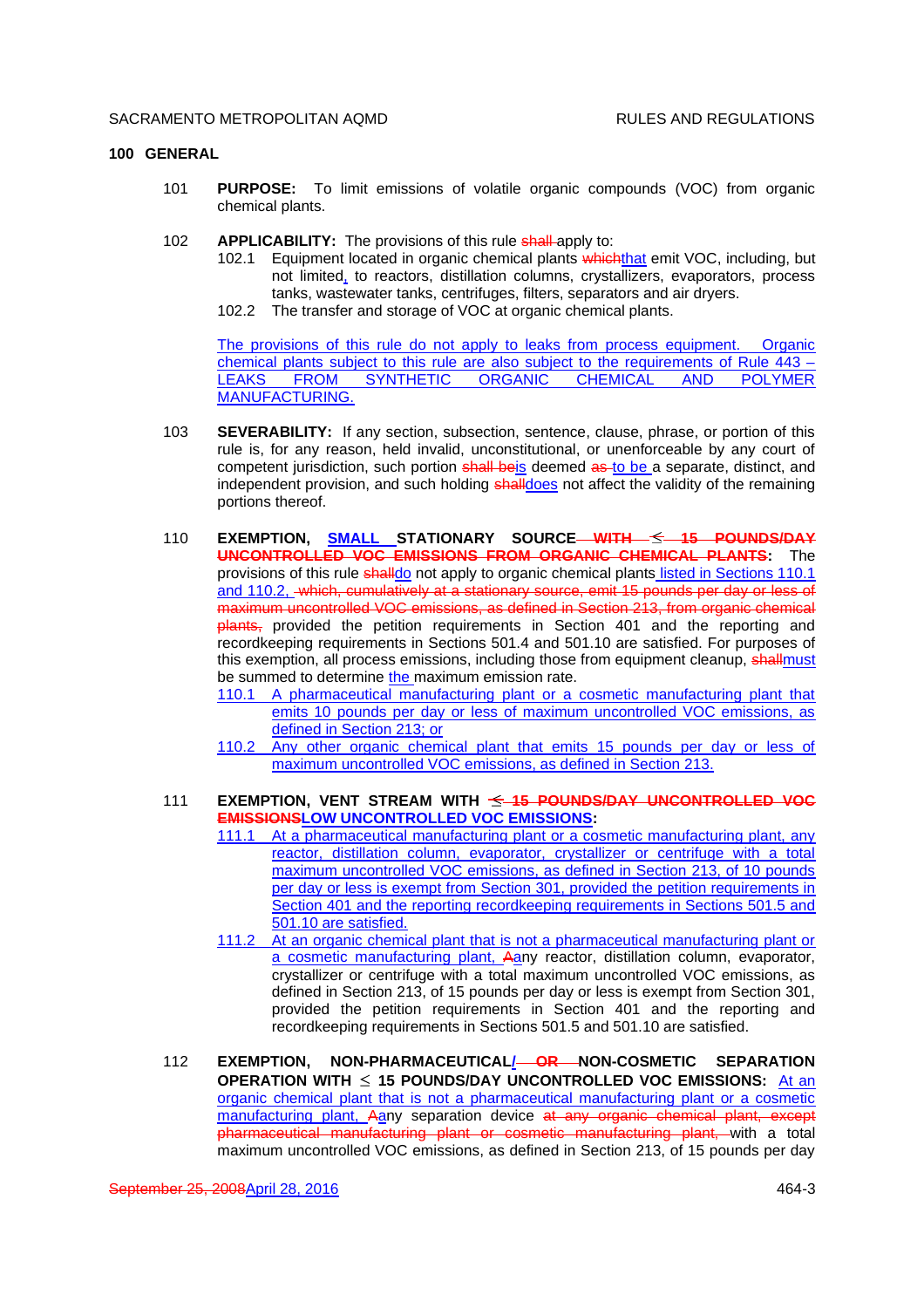or less is exempt from Section 302.2, provided the petition requirements in Section 401 and the reporting and recordkeeping requirements in Sections 501.5 and 501.10 are satisfied.

- 113 **EXEMPTION, PROCESS TANK WITH 15 POUNDS/DAY UNCONTROLLED VOC EMISSIONS:** Any process tank with a total maximum uncontrolled VOC emissions, as defined in Section 213, of 15 pounds per day or less is exempt from Section 304.2, provided the petition requirements in Section 401 and the reporting and recordkeeping requirements in Sections 501.5 and 501.10 are satisfied.
- 114 **EXEMPTION, STATIONARY SOURCE WITH 15 POUNDS/DAY UNCONTROLLED VOC EMISSIONS FROM RESEARCH AND DEVELOPMENT OPERATIONS:** Except for the recordkeeping requirement under Sections 501.6 and 501.10, the provisions of this rule shalldo not apply to bench scale laboratory and pilot plant operations at a stationary source whichthat, cumulatively at a stationary source, emit, at design production rating, 15 pounds per day or less of maximum uncontrolled VOC emissions, as defined in Section 213, and whose primary purpose is to conduct research and development inteof new processes and products. Bench scale research and development operations at a stationary source which that, cumulatively at a stationary source, emit greater than 15 pounds per day of maximum uncontrolled VOC emissions shallmust comply with the provisions of this rule.
- 115 **EXEMPTION, LABORATORY EQUIPMENT SOLVENT CLEANING:** The provisions of Sections 308.4 and 308.5 shalldo not apply to solvent cleaning of bench scale laboratory equipment used exclusively for chemical or physical analyses.
- 116 **EXEMPTION, SOLVENT CLEANING OF OPERATION REGULATED BY FOOD AND DRUG ADMINISTRATION WITH 15 POUNDS/DAY OF UNCONTROLLED VOC EMISSIONS:** Except for the record keeping requirements in Sections 501.7 and 501.10, the provisions of Section 308.34 shalldo not apply to solvent cleaning of operations, subject to Food and Drug Administration (FDA) regulation, 21 CFR Parts 210 and 211, whichthat, cumulatively at a stationary source, emit 15 pounds per day or less of maximum uncontrolled VOC emissions at a stationary source, provided the source provides documentation to the Air Pollution Control Officer that demonstrate that the solvent used is required by FDA for the cleanliness requirement of 21 CFR Parts 210 and 211 and that there is no available compliant solvent that meets FDA requirements.

#### **200 DEFINITIONS**

- 201 **AIR POLLUTION CONTROL DEVICE:** Equipment installed on a process vent, storage tank, production equipment exhaust systems, or combination thereof which that reduces the mass of VOC emitted to the atmosphere. Examples include incinerators, carbon adsorption units, condensers, and gas absorbers. Process condensers are not considered air pollution control devices.
- 202 **BATCH PROCESS:** Batch process is any noncontinuous operation in which a discrete quantity or batch of feed is charged into a unit operation and processed at one time. Batch process includes noncontinuous operations in which the equipment is fed intermittently or discontinuously. Addition of raw material and withdrawal of product do not occur simultaneously in a batch process. After each batch operation, the equipment is generally emptied before a fresh batch is started.
- 203 **CLEANUP MATERIAL:** A material (e.g., solvents) that contains VOC as defined in Section 231 used to clean parts and equipment used in organic chemicals and pharmaceuticals manufacturing operations.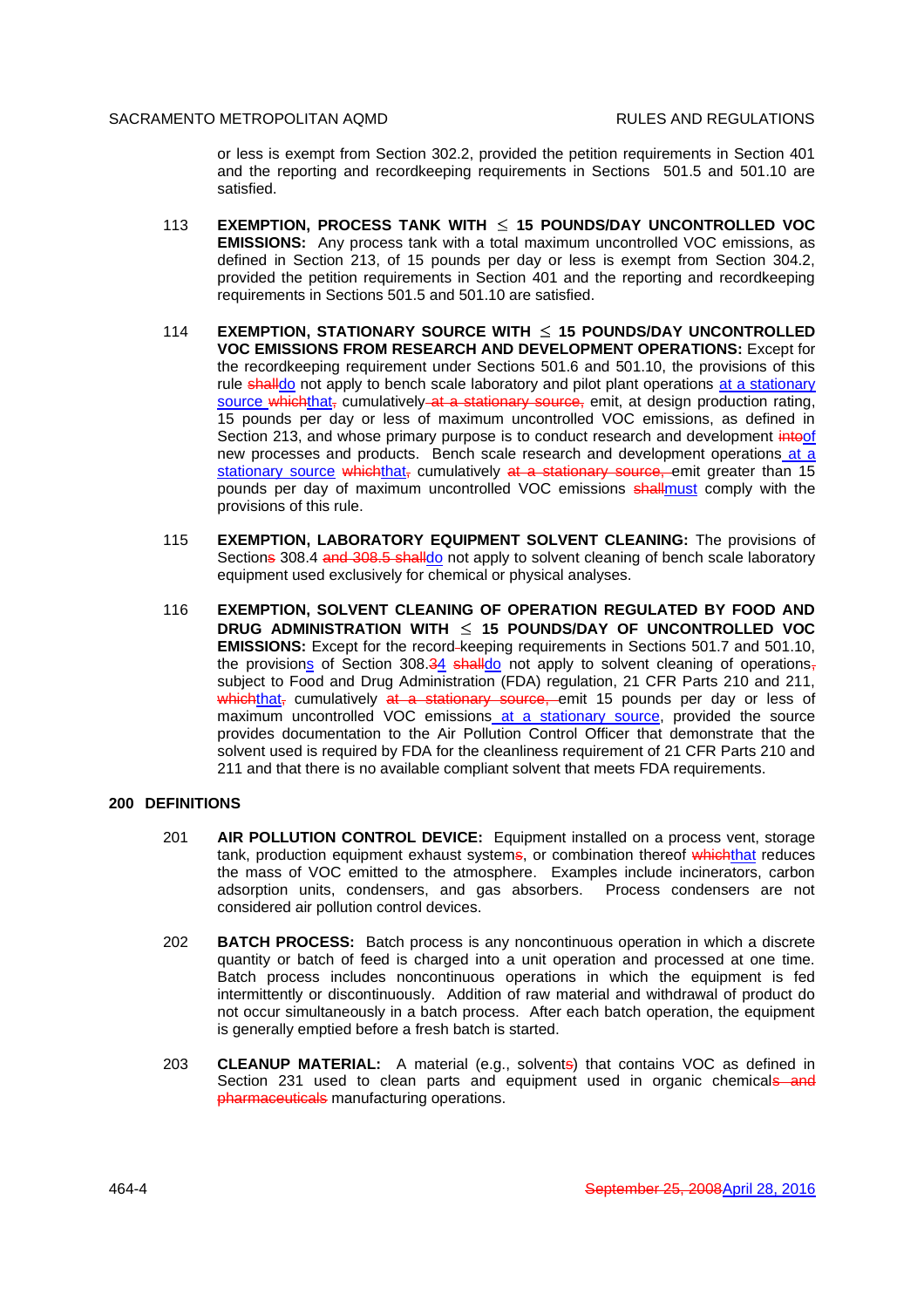- 204 **CLOSED CONTAINER:** A container which that has a cover where the cover meets with the main body of the container without any visible gaps between the cover and the main body of the container.
- 205 **CONTAINER:** As used in the wastewater provisions, container means any portable waste management unit that has a capacity greater than or equal to 0.1 m<sup>3</sup> in which a material is stored, transported, treated, or otherwise handled. A container includes, but is not limited to, drums, barrels, tank trucks, barges, dumpsters, tank cars, dump trucks, and ships.
- 206 **CONTINUOUS PROCESS:** A Ccontinuous process is characterized by steady-state conditions in which reactants are added and products are removed simultaneously.
- 207 **COSMETICS MANUFACTURING PLANT:** Any plant stationary source producing or blending chemicals for use in cosmetic products and/or manufacturing cosmetic products by chemical processes.
- 208 **EMISSION PROFILE:** An emission profile, developed for a vent or an air pollution control device, is the VOC emission rates (in lb/hr) versus time in a period of time that is sufficient to include all emission episodes during a production run. It shall must be based on either process knowledge, engineering analyses, or collected test data collected.
- 209 **EXEMPT COMPOUND:** For the purposes of this rule, "exempt compound" has the same meaning as in Rule 101 – GENERAL PROVISIONS AND DEFINITIONS.
- 210 **INDIVIDUAL DRAIN SYSTEM:** A stationary system used to convey wastewater to a waste management unit. The system includes hard piping, all process drains and junction boxes, manholes, sumps, and lift stations, conveving wastewater. A segregated storm water sewer system, which is a drain and collection system designed and operated for the sole purpose of collecting rainfall-runoff at a facility- $\alpha$  and which is segregated from all other individual drain systems, is excluded from this definition.
- 211 **LEAK:** For the purposes of Section 305, WASTEWATER, Aa leak is:
	- 211.1 The dripping of liquid containing VOC in excess of three drops per minute; or
	- 211.2 A reading as methane on a portable hydrocarbon detection instrument of 500 parts per million pursuant to Sections 305.5 and 305.6 as applicable or greater above background when measured within one centimeter of the source; or
	- 211.3 The appearance of a visible mist.
- 212 **MAINTENANCE WASTEWATER:** Wastewater generated by the draining of process fluid from components in the chemical manufacturing process unit into an individual drain system prior to or during maintenance activities. Maintenance wastewater can be generated during planned and unplanned shutdowns and during periods not associated with a shutdown. Examples of activities that can generate maintenance wastewater include descaling of heat exchanger tubing bundles, cleaning of distillation column traps, draining of low legs and high point bleeds, draining of pumps into an individual drain system, and draining of portions of the chemical manufacturing process unit for repair.
- 213 **MAXIMUM UNCONTROLLED VOC EMISSIONS:** The maximum quantity of VOC emissions, based on maximum physical and operational design capacity including limitations contained on in an Authority to Construct that has been or will be incorporated into a Permit to Operate issued pursuant to Rule 201 - GENERAL PERMIT REQUIREMENTS, which that has exited the last recovery device, such as a process condenser, but which has not yet been introduced into an air pollution control device to reduce the mass of VOC in the stream.
- 214 **ORGANIC CHEMICAL MANUFACTURING PROCESS UNIT:** Equipment, such as reactors, product separators, recovery devices, distillation units, receivers, and feed,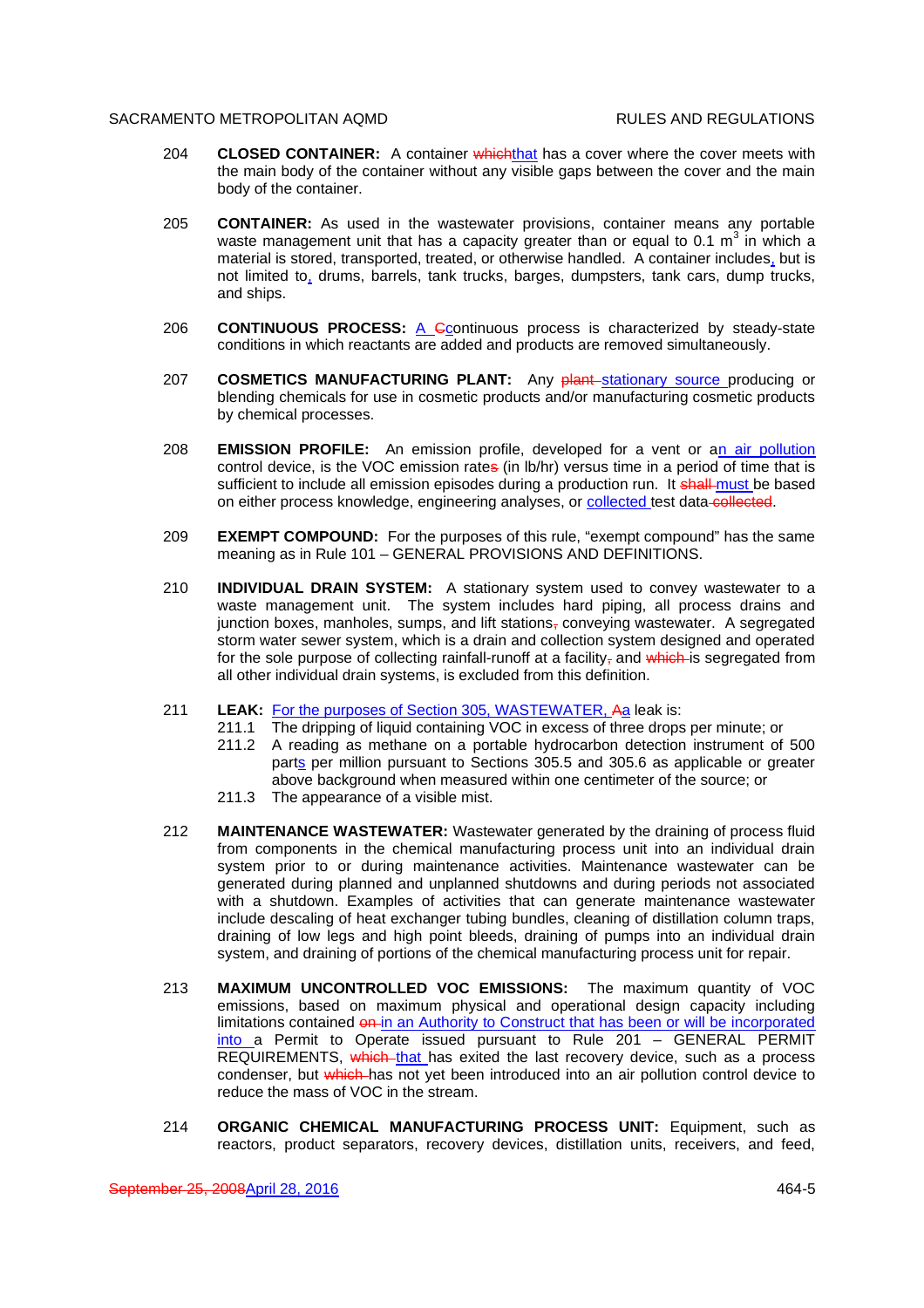intermediate and product storage vessels, that are assembled and connected by pipes or ducts to process raw materials and to manufacture an intended organic chemical product. An organic chemical manufacturing process unit includes pumps, compressors, agitators, pressure relief devices, sampling connection systems, open-ended valves or lines, valves, connectors, instrumentation systems, and air pollution control devices or systems.

- 215 **ORGANIC CHEMICAL PLANT:** Any facility or operation that is engaged in producing organic chemicals and/or manufacturing products by chemical processes using organic chemicals and that has 28 as the first two digits in their Standard Industrial Classification Code as determined from the Standard Industrial Classification Manual, 1987 Edition, published by the Office of Management and Budget. Organic chemical plants may include, but are not limited, to the manufacture of: industrial organic chemicals; plastic and synthetic resins, synthetic rubber, synthetic and other man made fibers; drugspharmaceuticals; soap, detergents and cleaning preparations, perfumes, cosmetics and other toilet preparations; paints, varnishes, lacquers, enamels and allied products; agricultural chemicals; safflower and sunflower oil extracts; and re-refining.
- 216 **PHARMACEUTICAL MANUFACTURING PLANT:** Any **plantstationary source** producing or blending chemicals for use in pharmaceutical products and/or manufacturing pharmaceutical products by chemical processes.
- 217 **POINT OF DETERMINATION:** Used in determining the initial point of evaluation for wastewater stream, point of determination is the location where the wastewater exits the process or processes, often the last recovery device. The point of determination for wastewater from research and development operations shall beis the waste management unit.
- 218 **POTENTIAL TO EMIT:** The maximum physical and operational design capacity to emit a pollutant during each calendar year. Limitations on the physical or operational design capacity, including emissions air pollution control devices and limitations on hours of operation, may be considered only if such limitations are federally enforceable. The potential to emit includes both directly emitted and fugitive emissions.
- 219 **PROCESS:** A process is a logical grouping of processing equipment whichthat collectively functions to produce a product or isolated intermediate. A process may consist of one or more unit operations. A process includes all or a combination of reaction, recovery, separation, purification, or other activity, operation, manufacture, or treatment whichthat are used to produce a product or isolated intermediate. The physical boundaries of a process are flexible, providing a process ends with a product or isolated intermediate, or with cessation of on-site processing. A nondedicated solvent recovery or nondedicated formulation operation which that serves more than one process to recover or formulate numerous materials and/or products is considered as a single process.
- 220 **PROCESS CONDENSER**: A condenser whose primary purpose is to recover material as an integral part of a unit operation. To be considered as an integral part of a unit operation, that the recovered material must be used in a subsequent operation at the stationary source or is a primary product of the operation. The condenser must support a vapor-to-liquid phase change for periods of source equipment operation that are above the boiling or bubble point of substance(s). Examples of process condensers include distillation condensers, reflux condensers, process condensers in line prior to the vacuum source, and process condensers used in stripping or flashing operations.
- 221 **PROCESS TANK:** A process tank is a tank, located within the bounds of a process, whichthat is used for mixing, separating, blending, heating, treating and/or collecting material discharged from a feedstock storage tank or unit operation within the process, and which that transfers this material to another unit operation within the process or a product storage tank. A separating tank is a process tank if it is covered having and has no exposed liquid surface<sub> $\vec{i}$ </sub> otherwise, it is a separation operation subject to Section 302.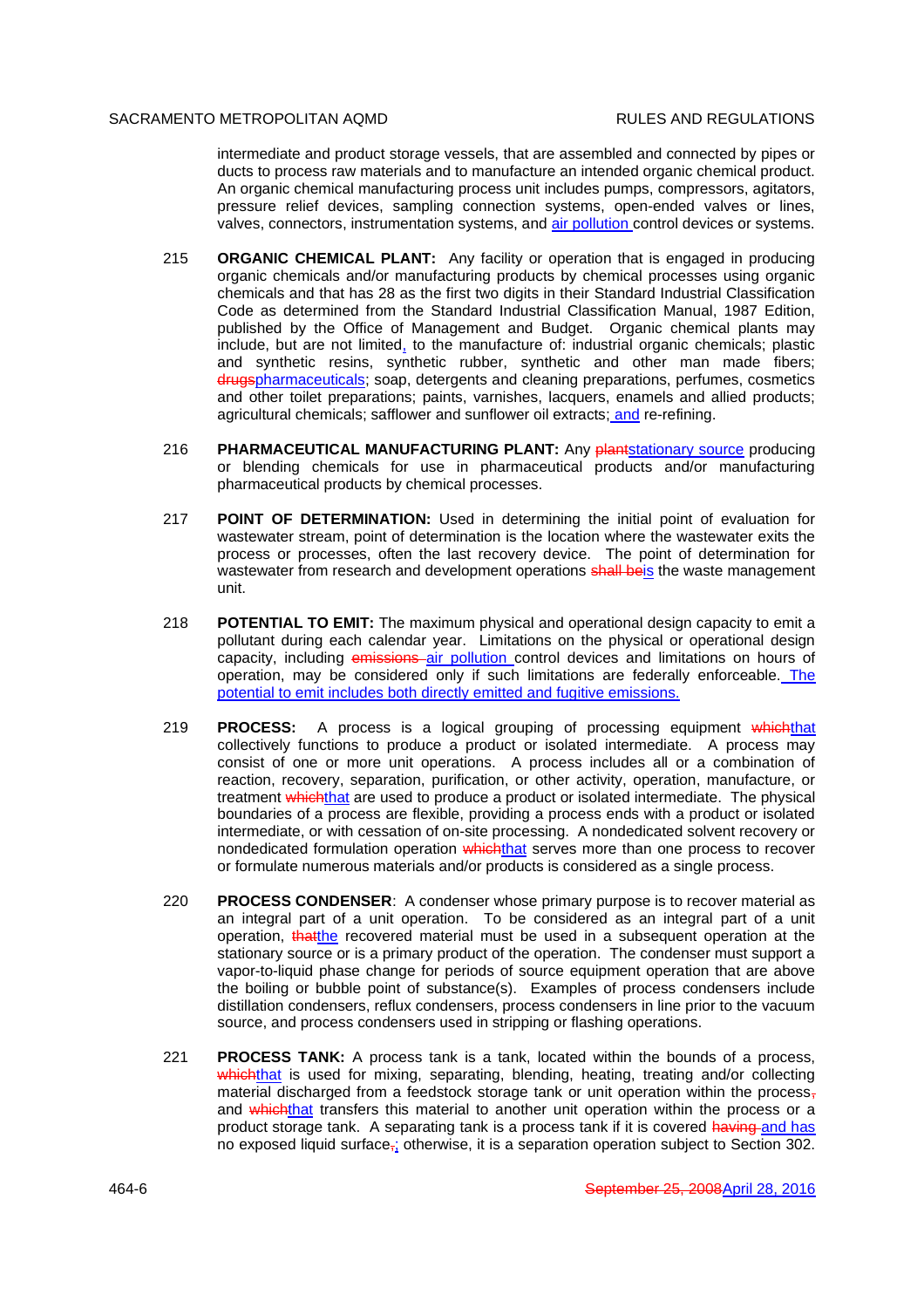Examples of process tanks, include surge control vessels, bottoms receivers, enclosed oil and -water separators, orand enclosed gravity separators.

- 222 **PROCESS VENT:** A vent from a unit operation through which hasthat releases VOC-containing gas stream, or has the potential to be released a VOC-containing gas stream into the atmosphere. Examples of process vents include, but are not limited to, vents on bottom receivers, surge control vessels, reactors, filters, centrifuges, wastewater tanks, process tanks and condensers used for product recovery.
- 223 **PROCESS WASTEWATER:** Wastewater whichthat, during manufacturing or processing, comes into direct contact with or results from the production or use of any raw material, intermediate product, finished product, by-product, or waste product. Examples are product tank drawdown or feed tank drawdown; water formed during a chemical reaction or used as a reactant; water used to wash impurities from organic products or reactants; water used to cool or quench organic vapor streams through direct contact; and condensed steam from jet ejector systems pulling vacuum on vessels containing organics.
- 224 **PRODUCTION EQUIPMENT EXHAUST SYSTEM:** An arrangement of hood, ductwork and/or stack which that collects one or more process vents and discharges into the atmosphere. For the purposes of Section 303, the emission is the total amount of VOC collected and released to the atmosphere.
- 225 **RECOVERY DEVICE:** Recovery device means an individual unit of equipment capable of and used for the purpose of recovering chemicals for use, reuse, or sale. Recovery devices include, but are not limited to, absorbers, carbon adsorbers, and condensers.
- 226 **RESEARCH AND DEVELOPMENT OPERATION:** An operation, whose primary purpose is for research and development of new processes and products, that is conducted under the close supervision of technically trained personnel, and that is not involved in the manufacture of final or intermediate products for commercial purposes.
- 227 **STATIONARY SOURCE:** Any building, structure, facility, or emissions unit whichthat emits or may emit any regulated air pollutant.
	- 227.1 Building, structure, facility, or emissions unit includes all pollutant emitting activities whichthat:
		- a. Belong to the same industrial grouping, and
		- b. Are located on one property or on two or more contiguous properties, and
		- c. Are under the same or common ownership, operation, or control, or which are owned or operated by entities whichthat are under common control.
	- 227.2 Pollutant emitting activities shall beare considered as part of the same industrial grouping if:
		- a. They belong to the same two-digit standard industrial classification code, or
		- b. They are part of a common production process (Common production process includes industrial processes, manufacturing processes and any connected processes involving a common material).
	- 227.3 The emissions from loading and unloading of cargo carriers at the stationary source shall beare considered emissions from the stationary source.
- 228 **STORAGE TANK:** A tank or other vessel that is used to store organic liquids that contain one or more VOC. The following are not considered storage tanks for the purposes of this rule:
	- 228.1 Vessels that are:
		- a. Attached to motor vehicles such as trucks, railcars, barges, or ships, and
		- b. Used for transporting raw materials and products in and out of the plant;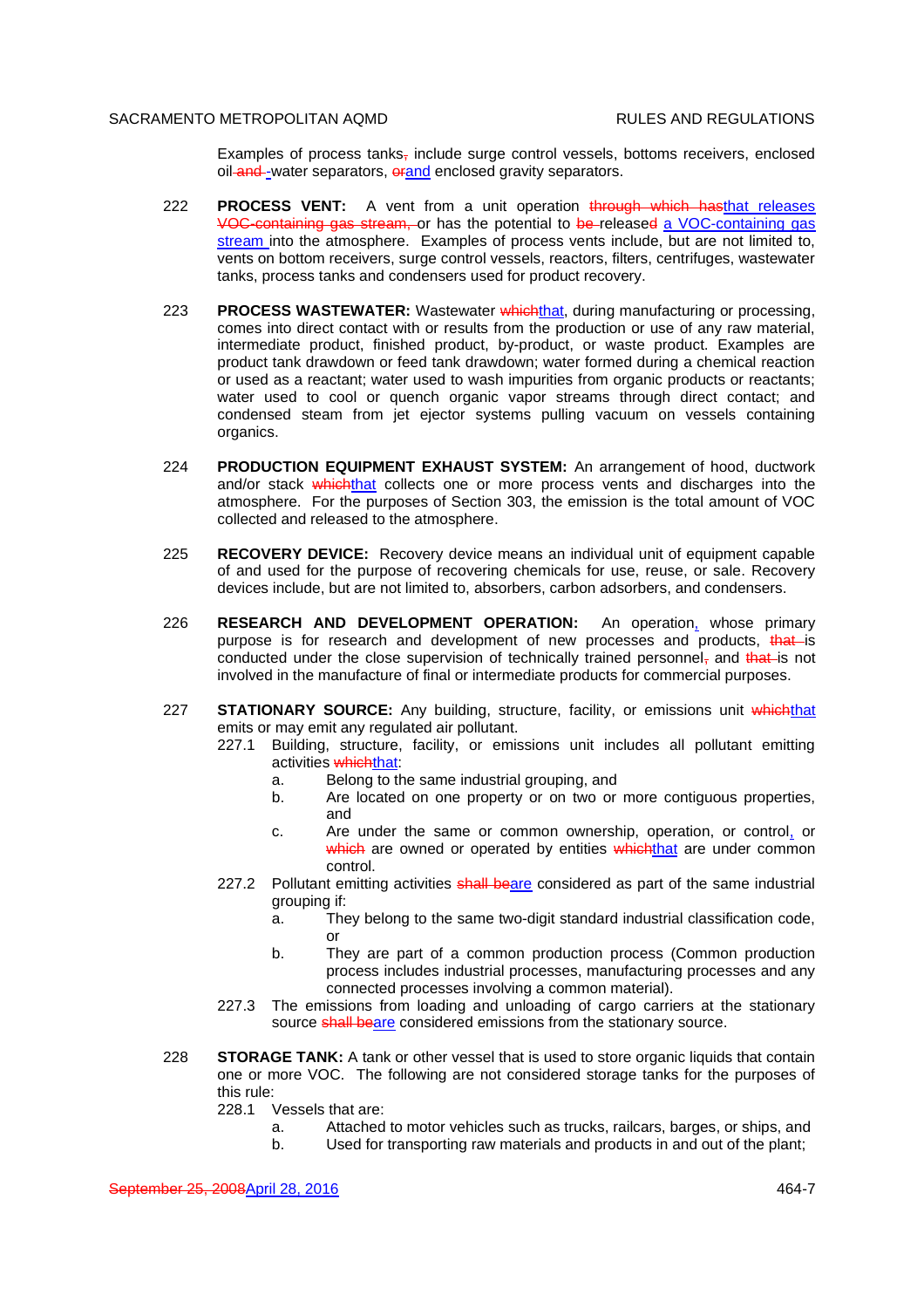- 228.2 Pressure vessels designed to operate in excess of 204.9 kilopascals and have no leak; and
- 228.3 Process tanks-; and
- 228.4 Wastewater tanks.
- 229 **SURFACE IMPOUNDMENT:** A waste management unit, which is a natural topographic depression, manmade excavation, or diked area formed primarily of earthen materials (although it may be lined with manmade materials), whichthat is designed to hold an accumulation of liquid wastes or water containing free liquids. A surface impoundment is used for the purpose of treating, storing, or disposing of wastewater or residuals, and does not include injection wells. Examples of surface impoundments are equalization, settling, and aeration pits, ponds, and lagoons.
- 230 **VAPOR-TIGHT:** The concentration of volatile organic compound (VOC), measured one centimeter from the source pursuant to Section 502.5, **shalldoes** not exceed 500 parts per million (expressed as methane) above background.
- 231 **VOLATILE ORGANIC COMPOUND (VOC):** For the purposes of this rule, "volatile organic compound" has the same meaning as in Rule 101 – GENERAL PROVISIONS AND DEFINITIONS.
- 232 **WASTEWATER:** Wastewater is VOC-containing water, raw material, intermediate, product, by-product, co-product, or waste material that is discarded from an organic chemical manufacturing process unit and either:
	- 232.1 Contains a total VOC concentration of at least 5 parts per million by weight and has a flow rate of 0.02 liter per minute or greater; or
	- 232.2 Contains a total VOC concentration of at least 10,000 parts per million by weight at any flow rate.

Wastewater includes process wastewater and maintenance wastewater. For the purposes of this rule, noncontact cooling water is not considered a wastewater.

- 233 **WASTE MANAGEMENT UNIT:** A piece of equipment, structure, or transport mechanism used in handling, storage, treatment, or disposal of waste. Examples of a waste management unit include a tank, surface impoundment, container, oil-water separator, individual drain system, steam stripping unit, thin-film evaporation unit, waste incinerator, and landfill.
- 234 **WATER SEAL:** A seal pot, p-leg trap, or other type of trap filled with water that has a design capability to create a water barrier between the sewer and the atmosphere.

## **300 STANDARDS**

301 **REACTORS, DISTILLATION COLUMNS, CRYSTALLIZERS, EVAPORATORS OR CENTRIFUGES:**

301.1 **AT PHARMACEUTICAL AND COSMETIC MANUFACTURING PLANTS:** At a pharmaceutical manufacturing plant or a cosmetic manufacturing plant, a person may not use any reactor, distillation column, crystallizer, evaporator or enclosed centrifuge that emits more than 15 pounds per day of maximum uncontrolled VOC unless such emission is vented to an air pollution control device that meets the requirements shown below, as determined by the applicable method specified in Section 410, and is permitted pursuant to Rule 201 - GENERAL PERMIT REQUIREMENTS.

- Prior to (18 months after date of adoption), a combined system efficiency of at least 85 percent by weight, and a control efficiency of at least 90 percent by weight.
- Effective (18 months after date of adoption), a combined system efficiency of at least 90 percent by weight.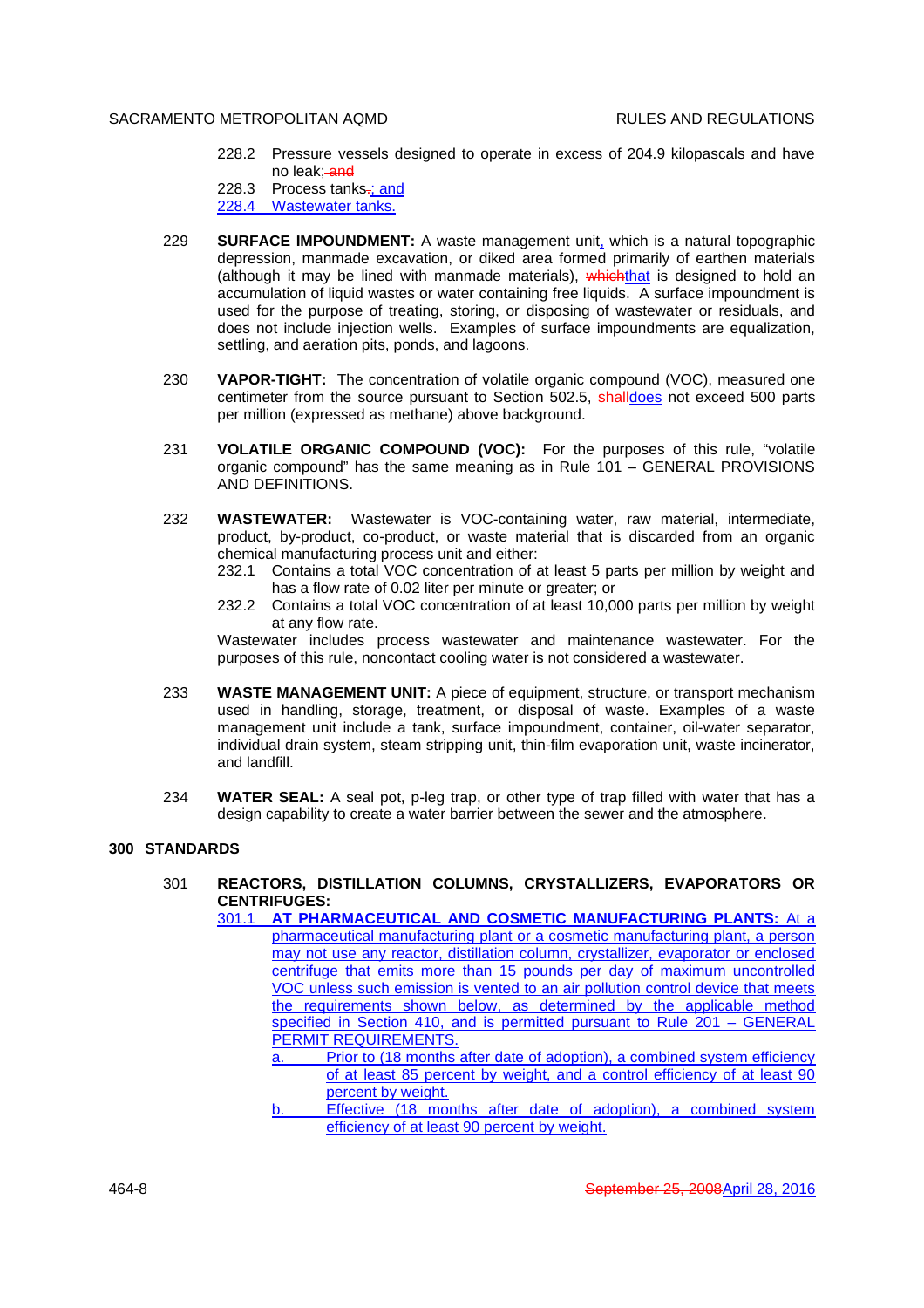- 301.2 Effective (18 months after date of adoption), except as provided in Section 301.3, at a pharmaceutical manufacturing plant or a cosmetic manufacturing plant, a person may not use any reactor, distillation column, crystallizer, evaporator or enclosed centrifuge that emits more than 10 pounds per day but not more than 15 pounds per day of maximum uncontrolled VOC unless such emission is vented to an air pollution control device that has a combined system efficiency of at least 90 percent by weight, as determined by the applicable method specified in Section 410, and is permitted pursuant to Rule 201 – GENERAL PERMIT REQUIREMENTS.
- 301.3 As an alternative to Section 301.2, a person may use a condenser to control emissions from a reactor, distillation column, crystallizer, evaporator or enclosed centrifuge that emits more than 10 pounds per day but not more than 15 pounds per day of maximum uncontrolled VOC. The condenser outlet temperature may not exceed the following:

| <b>Absolute Vapor Pressure</b><br>of VOC at 20°C | <b>Maximum Condenser Outlet</b><br><b>Gas Temperature (°C)</b> |
|--------------------------------------------------|----------------------------------------------------------------|
| 0.5 psi to 1.0 psi                               | <u> 25</u>                                                     |
| Greater than 1.0 psi to 1.5 psi                  | 10                                                             |
| Greater than 1.5 psi to 2.9 psi                  |                                                                |
| Greater than 2.9 psi to 5.8 psi                  | -15                                                            |
| Greater than 5.8 psi                             | -25                                                            |

- 301.14 **AT OTHER ORGANIC CHEMICAL PLANTS:** At an organic chemical plant that is not a pharmaceutical manufacturing plant or a cosmetic manufacturing plant, Aa person shallmay not use any reactor, distillation column, crystallizer, evaporator or enclosed centrifuge whichthat emits more than 15 pounds per day of maximum uncontrolled VOC unless such emission is vented to an VOC capture and control systemair pollution control device whichthat has a combined system efficiency of at least 85 percent by weight, and a control efficiency of at least 90 percent by weight, and as determined by the applicable method specified in Section 410, and is permitted pursuant to Rule 201 – GENERAL PERMIT REQUIREMENTS<del> and determined by the appropriate methods in</del> Section 411.
- 301.25 An VOC capture and control systemair pollution control device controlling more than two process vents located at an organic chemical plant that is not a nonpharmaceutical manufacturing plant or a non-cosmetic manufacturing plant -may be used to meet the control requirement of this Section 301.4 as long as:
	- a. It has an overall combined system efficiency of at least 85 percent by weight, and an overall control efficiency of at least 90 percent by weight across its inlet and outlet, as determined by the appropriate applicable methods specified in Section 4140, and is permitted pursuant to Rule 201 – GENERAL PERMIT REQUIREMENTS,; or
	- b. or unless to combined VOC emissions from all process vents is are reduced to below 33 pounds per day, as determined by the appropriate applicable methods specified in Section 4140, and is permitted pursuant to Rule 201 – GENERAL PERMIT REQUIREMENTS.

## 302 **SEPARATION OPERATIONS:**

302.1 **AT PHARMACEUTICAL AND COSMETIC MANUFACTURING PLANTS:** At a pharmaceutical manufacturing plant or a cosmetic manufacturing plant, Aa person shallmay not use any centrifuge, rotary vacuum filter, or other filter or device at a pharmaceutical manufacturing plant or cosmetic manufacturing plant whichthat has an exposed liquid surface where the liquid contains VOC having a VOC composite partial vapor pressure, as determined pursuant to Section 4065, of 26 mm Hg (0.5 psi) or more at 20  $^{\circ}$ C (68  $^{\circ}$ F), unless it incorporates a hood or enclosure with a delivery system or ductwork to collect VOC emissions,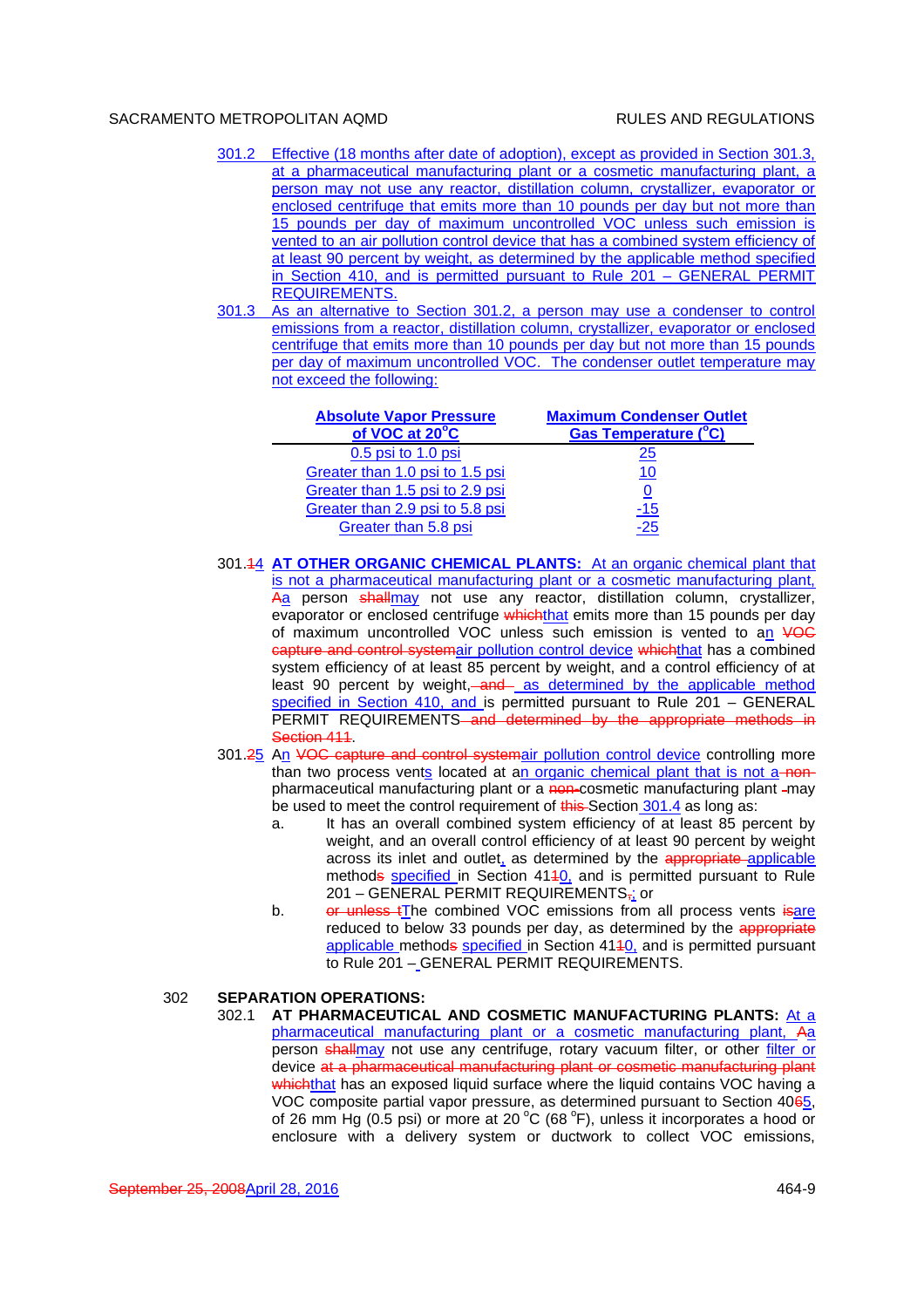exhausting to a carbon adsorber, or equivalent control method approved by the Air Pollution Control Officer and the U.S. EPA.

302.2 **AT OTHER ORGANIC CHEMICAL PLANTS:** At an organic chemical plant that is not a pharmaceutical manufacturing plant or a cosmetic manufacturing plant, Aa person shallmay not use any centrifuge, rotary vacuum filter, or other filter or device at other organic chemical plant which that has an exposed liquid surface where the liquid contains VOC having a VOC composite partial vapor pressure, as determined pursuant to Section  $4065$ , of 26 mm Hg (0.5 psi) or more at 20 °C (68 °F), and whichthat emits more than 15 pounds per day of maximum uncontrolled VOC, unless such emission is vented to an VOC capture and control system air pollution control device whichthat has a combined system efficiency of at least 85 percent by weight, and a control efficiency of at least 90 percent by weight, as determined by the appropriateapplicable method specified in Section 4140, and is permitted pursuant to Rule 201 - GENERAL PERMIT REQUIREMENTS.

#### 303 **DRYERS OR PRODUCTION EQUIPMENT EXHAUST SYSTEMS:**

303.1 **AT PHARMACEUTICAL AND COSMETIC MANUFACTURING PLANTS:** At a

- pharmaceutical manufacturing plant or a cosmetic manufacturing plant:<br>a. Prior to (18 months after date of adoption), a person may no Prior to (18 months after date of adoption), a person may not use any dryer or other production equipment exhaust system that emits 330 pounds per day or more of maximum uncontrolled VOC unless such emission is vented to an air pollution control device that has a combined system efficiency of at least 90 percent by weight, as determined by the applicable method specified in Section 410, and is permitted pursuant to Rule 201 – GENERAL PERMIT REQUIREMENTS.
- b. Prior to (18 months after date of adoption), a person may not use any dryer or production equipment exhaust system that emits less than 330 pounds per day of maximum uncontrolled VOC unless such emission is reduced to less than 33 pounds per day.
- Effective (18 months after date of adoption), a person may not use any dryer or other production equipment exhaust system that emits more than 10 pounds per day of maximum uncontrolled VOC unless such emission is vented to an air pollution control device that has a combined system efficiency of at least 90 percent by weight, as determined by the applicable method specified in Section 410, and is permitted pursuant to Rule 201 – GENERAL PERMIT REQUIREMENTS.
- 303.12 **AT OTHER ORGANIC CHEMICAL PLANTS:** At an organic chemical plant that is not a pharmaceutical manufacturing plant or a cosmetic manufacturing plant:
	- a. A person shallmay not use any dryer or other production equipment exhaust system whichthat emits 330 pounds per day or more of maximum uncontrolled VOC unless such emission is vented to an VOC capture and control system air pollution control device whichthat has a combined system efficiency of at least 85 percent by weight, and a control efficiency of at least 90 percent by weight, as determined by the appropriate applicable methods specified in Section 4140, and is permitted pursuant to Rule 201 – GENERAL PERMIT REQUIREMENTS.
	- 303.2b. A person shall may not use any dryer or production equipment exhaust system whichthat emits less than 330 pounds on any day of maximum uncontrolled VOC unless such emissions is reduced to less than 33 pounds per day.

# 304 **PROCESS TANKS:**

304.1 A person shallmay not use any process tank that containings material with a VOC composite partial vapor pressure, as determined pursuant to Section 4065, of greater than 26 mm Hg at 20 °C (0.5 psi at 68 °F), unless it is a closed container, as defined in Section 204, which that is kept tightly covered at all times except when accessing the container.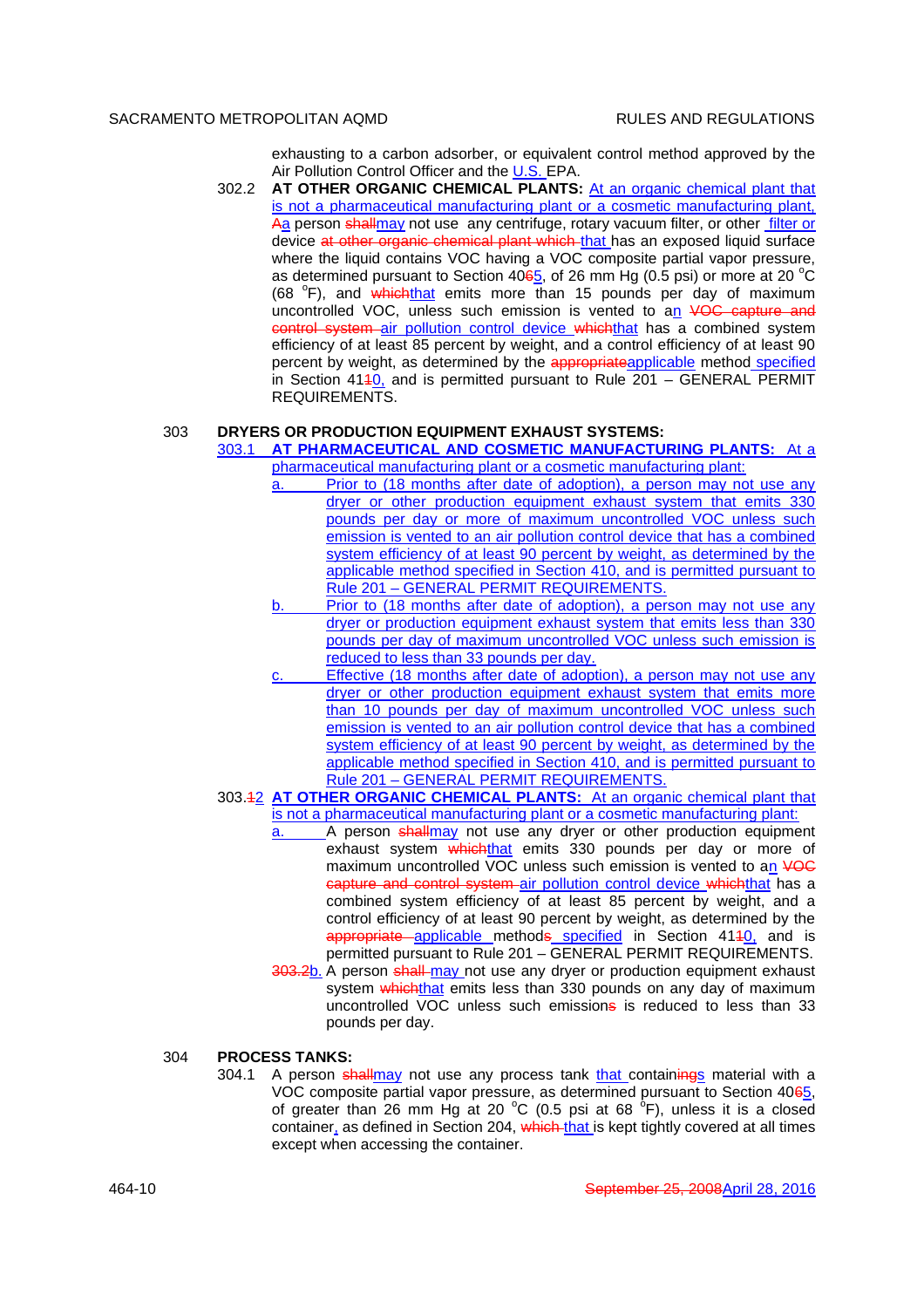- 304.2 A person shallmay not use any process tank which that contains material with a VOC composite partial vapor pressure, as determined pursuant to Section 4065, of greater than 26 mm Hg at 20 °C (0.5 psi at 68 °F), and whichthat emits more than 15 pounds per day of maximum uncontrolled VOC, unless such emission is vented to an VOC capture and control systemair pollution control device whichthat has a combined system efficiency of at least 85 percent by weight, and a control efficiency of at least 90 percent by weight, as determined by the appropriate applicable methods specified in Section 4110, and is permitted pursuant to Rule 201 – GENERAL PERMIT REQUIREMENTS.
- 305 **WASTEWATER:** A person shallmay not use any equipment, such as a stationary wastewater tank, container, surface impoundment, individual drain system, andor oilwater separator, that receives, manages, or treats wastewater at the point of determination, as defined in Section 217, with a VOC concentration of 500 parts per million by weight or higher and a flow rate of greater than or equal to one liter per minute, or with a VOC concentration of 10,000 parts per million per weight or higher at any flow rate, unless the equipment meets the applicable equipment standard listed below:
	- 305.1 A person shall must install a fixed roof on any stationary wastewater tank that is not used for wastewater mixing, heating, or treating with an exothermic reaction.
	- 305.2 A person shallmust install one of the following controls on any stationary wastewater tank that is used for wastewater mixing, heating, or treating with an exothermic reaction:
		- a. A fixed roof and closed-vent system that routes VOC to an air pollution control device with a control efficiency of at least 90 percent by weight, as determined by the appropriate applicable methods specified in Sections 4140, and is permitted pursuant to Rule 201 – GENERAL PERMIT REQUIREMENTS; or
		- b. An Eexternal floating roof or fixed roof with internal floating roof in compliance with standards described in 40 CFR 63.119(b), (c), (d), and 63.120.
	- 305.3 A person shallmust install a cover and submerged fill pipe on any container with a capacity greater than or equal to 112 gallons.
	- 305.4 A person shallmust install a cover and closed-vent system that routes VOC to an air pollution control device with a control efficiency of at least 90 percent by weight, as determined by the appropriate applicable methods in Section  $4140$ , and is permitted pursuant to Rule 201 – GENERAL PERMIT REQUIREMENTS, on any surface impoundment.
	- 305.5 A person shallmust install a cover and closed-vent system that routes VOC to an air pollution control device with a control efficiency of at least 90 percent by weight, as determined by the appropriate-applicable methods specified in Section 4110, and is permitted pursuant to Rule 201 – GENERAL PERMIT REQUIREMENTS, or a solid, vapor-tight, as defined in Section 230, full contact fixed cover whichthat totally encloses the liquid contents on any individual drain system. The cover openings shall must be closed and sealed, except when the opening is being used for inspection, maintenance, or wastewater sampling. The concentration of VOC shallmust be measured using Section 502.5 at one centimeter from the fixed cover semiannually to ensure that there are no emission leaks greater than 500 parts per million (expressed as methane). Any emission leak greater than 500 parts per million must be reported to the Air Pollution Control Officer as soon as reasonably possible, but not later than one hour after its detection. If the Air Pollution Control Officer can not cannot be contacted, the report shall must be made at the commencement of the next regular working day. The leak shallmust be repaired within 15 calendar days.
	- 305.6 A person shallmust install one of the following controls on any oil-water separator:
		- a. A Ffixed roof and closed-vent system that routes VOC to an air pollution control device with a control efficiency of at least 90 percent by weight, as determined by the appropriate applicable methods specified in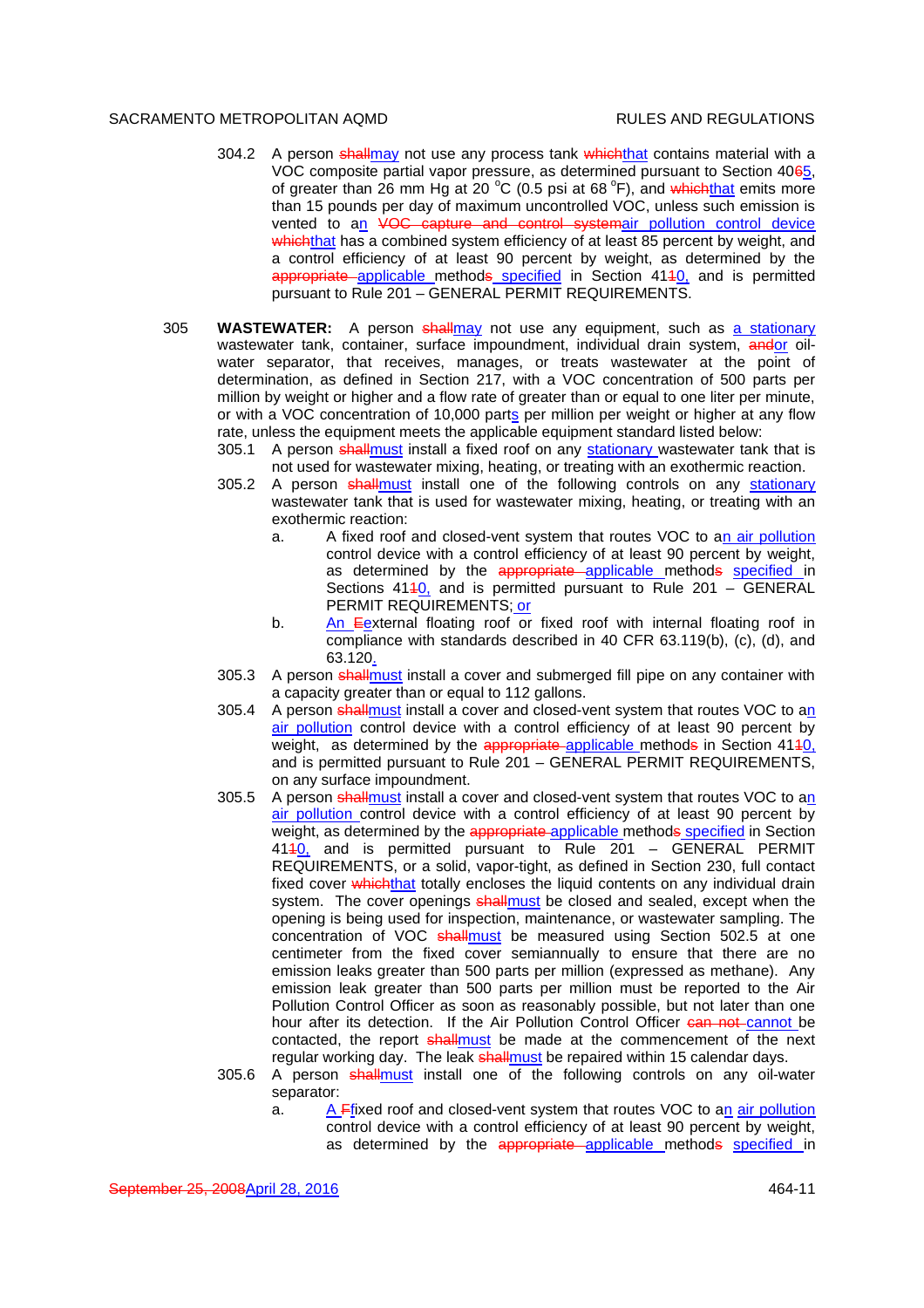Section  $4140$ , and is permitted pursuant to Rule 201 – GENERAL PERMIT REQUIREMENTS<sub>"</sub>; or

- b. An Eexternal floating roof or fixed roof with internal floating roof in compliance with standards described in 40 CFR 63.119(b), (c), (d), and  $63.120 -$ ; or
- c. A solid, vapor-tight, as defined in Section 230, full contact fixed cover whichthat totally encloses the liquid contents, with all the cover openings closed and sealed, except when the opening is being used for inspection, maintenance, or wastewater sampling. The concentration of VOC shallmust be measured using Section 502.5 at one centimeter from the fixed cover semiannually to ensure that there are no emission leaks greater than 500 parts per million (expressed as methane). Any emission leak greater than 500 parts per million must be reported to the Air Pollution Control Officer as soon as reasonably possible, but not later than one hour after its detection. If the Air Pollution Control Officer can not cannot be contacted, the report shallmust be made at the commencement of the next regular working day. The emission leak shallmust be repaired within 15 calendar days-; or
- d. A solid, sealed, gasketed, fixed cover which that totally encloses the liquid contents, with all the cover openings closed and sealed, except when the opening is being used for inspection, maintenance, or wastewater sampling. The cover may include a pressure/vacuum valve. The concentration of VOC shall must be measured using Section 502.5 at one centimeter from the roof seals, fixed cover, access doors, pressure/vacuum valve, and other openings shallmay not exceed 500 parts per million (expressed as methane) above background. Roof seals, fixed cover, access doors, and other openings shallmust be inspected semiannually to ensure that there are no emission leaks greater than 500 parts per million. Any emission leak greater than 500 parts per million must be reported to the Air Pollution Control Officer as soon as reasonably possible, but not later than one hour after its detection. If the Air Pollution Control Officer can not cannot be contacted, the report shallmust be made at the commencement of the next regular working day. The leak shallmust be repaired within 15 calendar days.
- 305.7 A person complying with the notification requirements in Section 305.5 or Sections 305.6(c) and (d) shall beis exempt from the provisions of Rule 602 – BREAKDOWN CONDITIONS: EMERGENCY VARIANCE.
- 305.8 One or more safety devices which that vent directly to the atmosphere may be used on the wastewater tank, cover, closed-vent system, or air pollution control device provided each safety device meets all of the following conditions:
	- a. The safety device is not used for planned or routine venting of organic vapors from the tank or the closed-vent system connected to an air pollution control device; and
	- b. The safety device remains in a closed, sealed position at all times except when an unplanned event requires that the device open for the purpose of preventing physical damage or permanent deformation of the tank, cover, closed-vent system, or **air pollution** control device in accordance with good engineering and safety practices for handling flammable, combustible, explosive, or other hazardous materials. An example of an unplanned event is a sudden power outage.
- 306 **LIQUID TRANSFER:** A person shallmay not transfer material with a VOC composite partial vapor pressure, determined pursuant to Section 4065, of greater than 26 mm Hg at 20 °C (0.5 psi at 68 °F) into any tank truck, trailer, railroad tank car, or storage tank of 2,000 gallons capacity or greater, unless VOC emissions during transfer are controlled with one of the following control systems:

306.1 A vapor balance system with all the following components: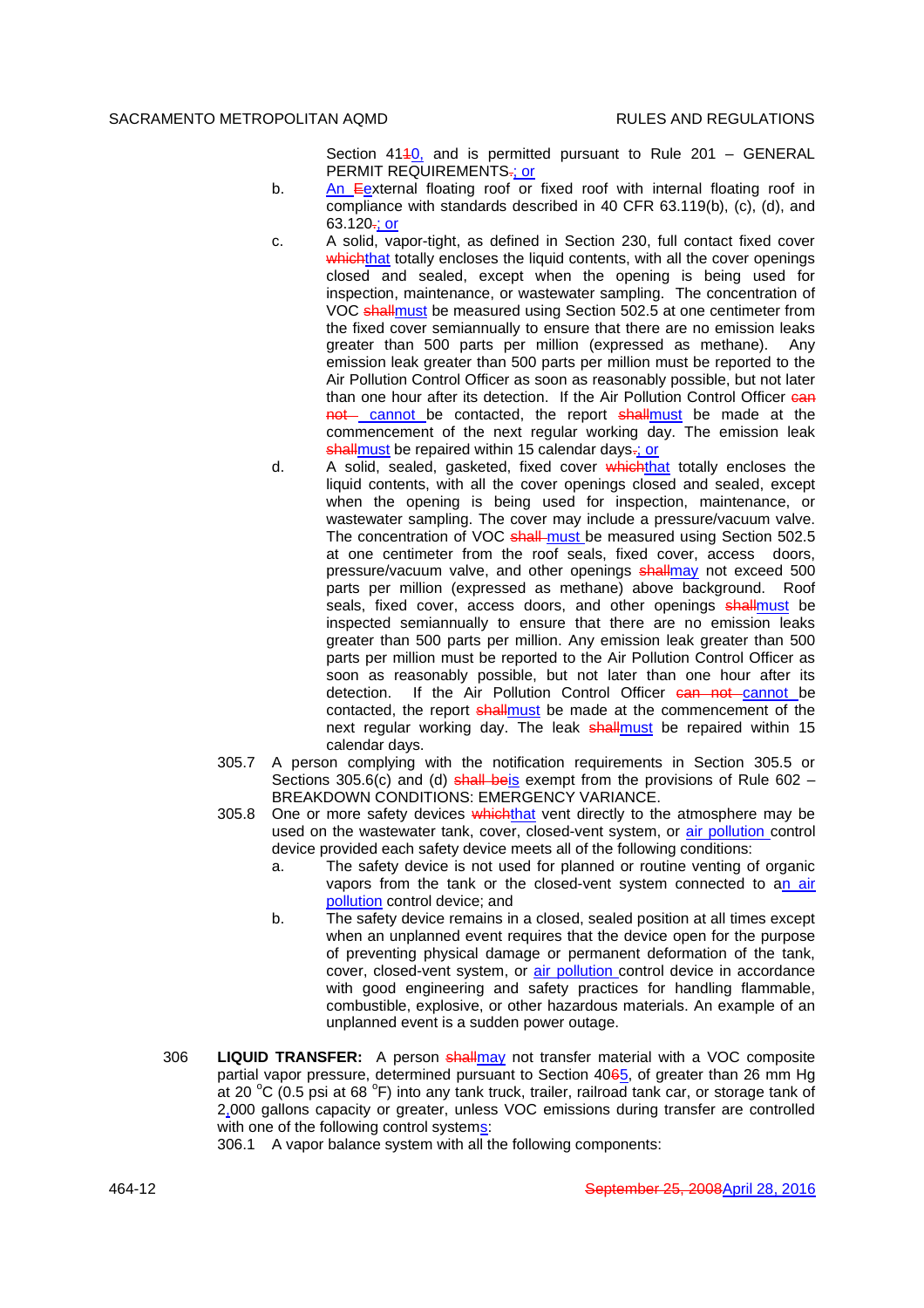- a. A permanent submerged fill pipe which that discharges at not more than six inches from the bottom of the tank; and,
- b. A submerged fill pipe whichthat discharges at not more than six inches from the bottom of the tanker truck or railcar $\frac{1}{x}$  and
- c. A vapor return line whichthat transfers at least 90 percent by weight of displaced VOC vapor from the stationary storage tank being filled back to the mobile or stationary supply tank; and-
- d. A pressure-vacuum relief valve with relief settings of not less than  $\pm 0.03$ psig.
- 306.2 An VOC capture and control systemair pollution control device that which has a combined system efficiency of at least 85 percent by weight, and a control efficiency of at least 90 percent by weight, and is permitted pursuant to Rule 201 – GENERAL PERMIT REQUIREMENTS and determined by the appropriate methods in Section 411 and meets the following requirements:-
	- At a pharmaceutical manufacturing plant or a cosmetic manufacturing plant, the air pollution control device must have a combined system efficiency of at least 90 percent by weight, as determined by the applicable method specified in Section 410; or
	- b. At an organic chemical plant that is not a pharmaceutical manufacturing plant or a cosmetic manufacturing plant, the air pollution control device must have a combined system efficiency of at least 85 percent by weight, and a control efficiency of at least 90 percent by weight, as determined by the applicable method specified in Section 410.
- 306.3 An internal or external floating roof which that complies with the procedures described in 40 CFR 63.119(b), (c), (d), and 63.120.
- 307 **STORAGE TANKS:**
	- 307.1 A person shallmust install a pressure/vacuum valve with a minimum pressure setting of 0.03 psi and a minimum vacuum setting of 0.03 psi, or equivalent control method approved in writing by the Air Pollution Control Officer and U.S. EPA and permitted pursuant to Rule 201 – GENERAL PERMIT REQUIREMENTS, on all vents of any storage tank, greater than 55 gallons and less than or equal to 40,000 gallons, that stores material with a VOC composite partial vapor pressure, as determined pursuant to Section 4065, of greater than 78 mm Hg at 20 °C (1.5 psi at 68 °F). Storage tanks with capacity greater than 40,000 gallons are subject to Rule 446 – STORAGE OF PETROLEUM PRODUCTS.
	- 307.2 A storage tank with a capacity of 55 gallons or less that stores material with a VOC composite partial vapor pressure of greater than 78 mm Hg at 20  $^{\circ}$ C (1.5 psi at 68 <sup>o</sup>F) <del>shall<u>must</u> be a closed container which<u>that</u> is kept tightly covered at</del> all times except when accessing the container.
- 308 **CLEANUP AND STORAGE REQUIREMENTS:** A person using cleanup material shallmust conform to all the following requirements:
	- 308.1 A person shallmust use closed containers for the storage of disposal of cloth, paper, or sponges used for solvent cleanup; and
	- 308.2 A person shallmust store fresh or spent cleanup materials in closed containers; and
	- 308.3 A person shallmay not use a cleanup material to perform in-line solvent cleaning of process units and piping unless:
		- a. The VOC emissions are vented to an VOC capture and control systemair pollution control device whichthat has a combined system efficiency of at least 85 percent by weight, and a control efficiency of at least 90 percent by weight, or
		- b. The solvent complies with a VOC content limit of 200 grams per liter and a vapor pressure limit of less than 45 mmHg at 68  $\mathrm{^{\circ}F}.$
	- to September 25, 2009, except for laboratory equipment cleaning exempt pursuant to Section 115, a person shall not use a solvent to perform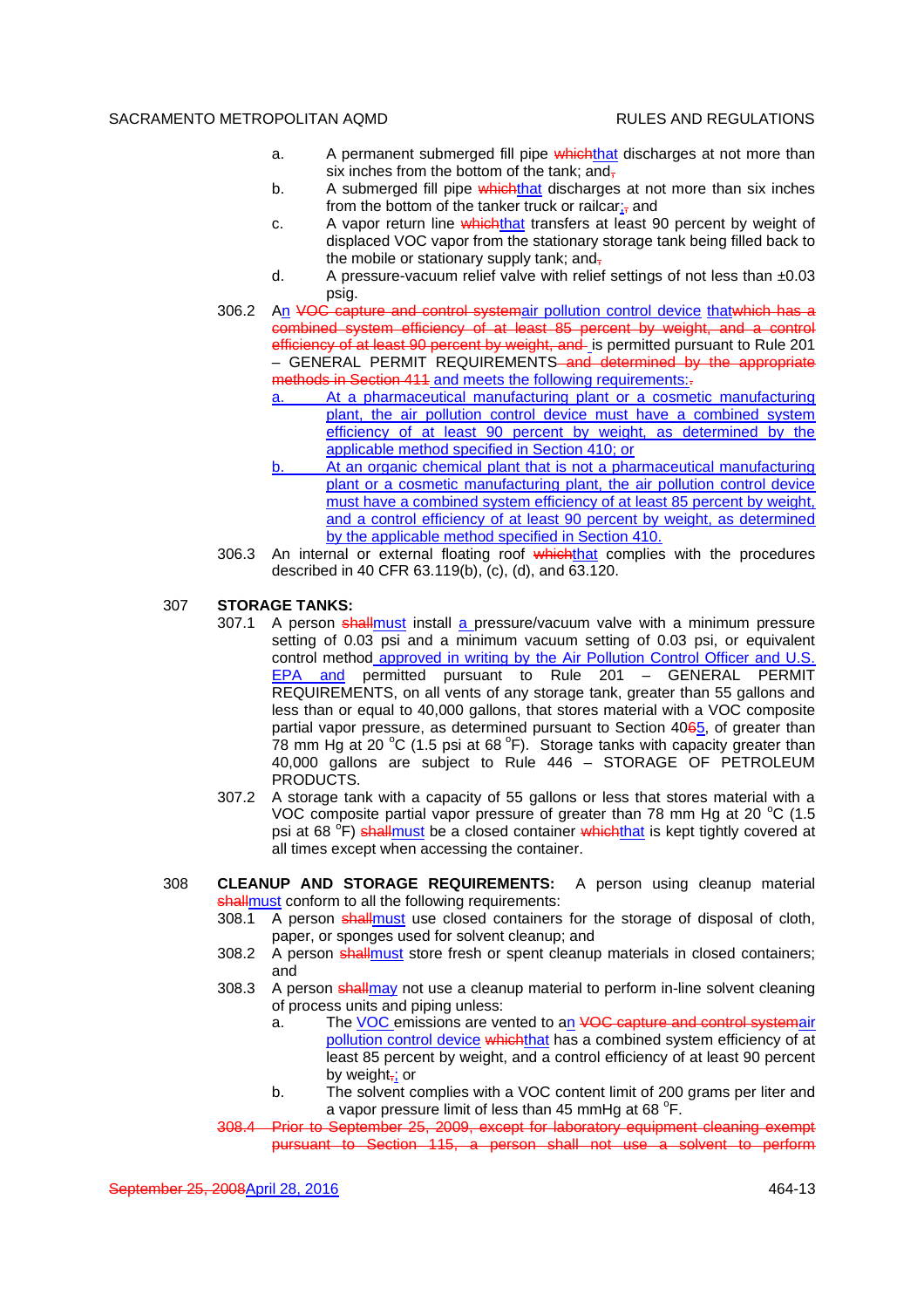maintenance solvent cleaning including but not limited to mechanical parts and work areas unless the solvent complies with a VOC content limit of 50 grams per liter (0.42 pounds per gallon).

308.54 Effective September 25, 2009, eExcept for laboratory equipment cleaning exempt pursuant to Section 115 and in-line solvent cleaning of process units and piping as provided in Section 308.3, a person shallmay not use a solvent to perform maintenance solvent cleaning including, but not limited to mechanical parts and work areas unless the solvent complies with a VOC content limit of 25 grams per liter (0.21 pounds per gallon).

## **400 ADMINISTRATIVE REQUIREMENTS**

- 401 **PETITION FOR EXEMPTION:** A person seeking an exemption for an organic chemical plant or a process vent, which that is exempt pursuant to Sections 110, 111, 112, 113, 114, or 116 shall-must submit to the Air Pollution Control Officer a petition for exemption. Such-Each petition shall-must include a process diagram, andthe maximum uncontrolled VOC mass emission rate determined pursuant to Section 4076, and all pertinent information to support  $a$ the basis for granting/denying the petition. The Air Pollution Control Officer shallwill approve the petition unless it fails to demonstrate that the maximum uncontrolled VOC emission rate is belowless than or equal to the cutoff level specified in Sections 110, 111, 112, 113, 114, or 116. The approved petition shall be effectivewill remain in effect until a modification, which results in an application for permit modification pursuant to Rule 201 – GENERAL PERMIT REQUIREMENTS, is made to the plant or process vent. A person shall must comply with the following petition schedule:
	- 401.1 **EXISTING PLANT OR PROCESS VENT:** The petition for exemption for an organic chemical plant or a process vent in existence prior to the adoption of this rule (date of adoption) must be submitted by January 1, 1999(6 months after date of adoption).
	- 401.2 **NEW OR MODIFIED PLANT OR PROCESS VENT:** The petition for exemption for a new or modified organic chemical plant or a process vent must be submitted 30 calendar days before startup with an Authority to Construct application pursuant to Rule 201 – GENERAL PERMIT REQUIREMENTS. The petition for exemption will be evaluated as part of the application review process as specified in Rule 202 – NEW SOURCE REVIEW.
- 402 **AUTHORITY TO CONSTRUCT APPLICATION:** Any person installing a new or using anmodifying an existing emission control equipment, air pollution control device- to control the emissions from a process vent in existence as of (date of adoption) as a means of complying with the provisions of this rule, shall by January 1, 1999, that become effective on (18 months after date of adoption) must submit an Authority to Construct application pursuant to Rule 201 – -GENERAL PERMIT REQUIREMENTS to the Air Pollution Control Officer by (6 months after date of adoption), unless the emission control equipmentair pollution control device is currently under a District permit and the use of the existing emission control equipmentair pollution control device, without modification to the system, results in compliance with this rule.
- 403 **OPERATION AND MAINTENANCE PLAN:** Any person using an approved emission control device air pollution control device as a means of complying with this rule, shall must submit, with the application for Authority to Construct, pursuant to Rule 201 – GENERAL PERMIT REQUIREMENTS, an Operation and Maintenance Plan for the emission control deviceair pollution control device to the Air Pollution Control Officer for approval. Operation and Maintenance Plans for emission control devices installed prior to the adoption of this rule, if not previously submitted, must be submitted by January 1, 1999, and receive approval of the Air Pollution Control Officer. The plan shall must specify key system operating parameters, such as temperatures, pressures, and/or flow rates, necessary to determine compliance with this rule and describe in detail procedures to maintain the approved emission control device air pollution control device and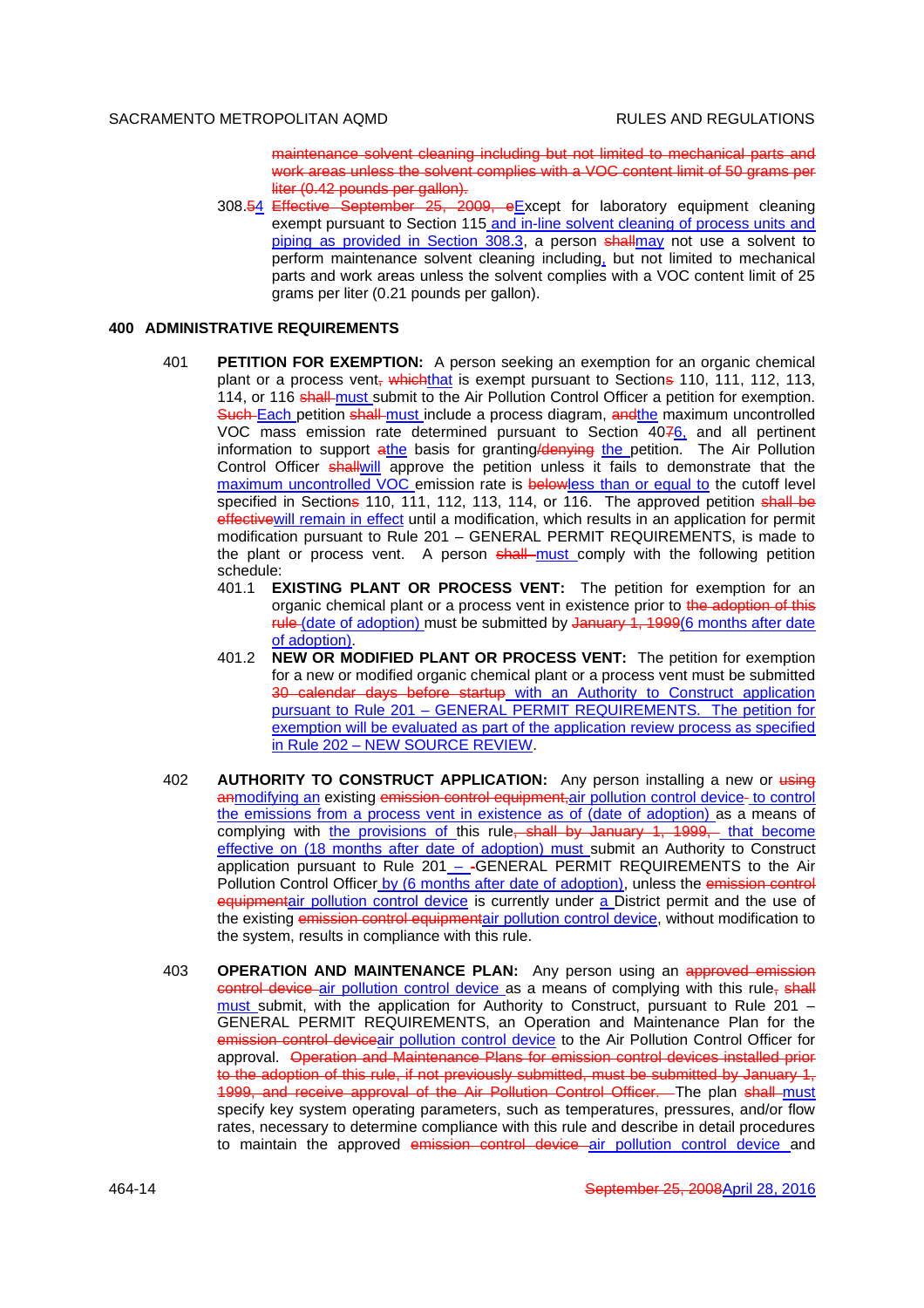maintenance procedures that demonstrate continuous operation and compliance of the emissions control equipment air pollution control device during periods of emissionsproducing operations. The plan shallmust also specify which records must be kept to document these operations and maintenance procedures. These records shall must comply with the requirements of Sections 501.1, 501.2 and 501.10. The plan shall-must be implemented upon approval by the Air Pollution Control Officer- or upon commencing operation, whichever occurs first.

#### 404 **PROCEDURE FOR PROCESSING AN OPERATION AND MAINTENANCE PLAN:**

- 404.1 **APPROVAL OF PLAN:** The Air Pollution Control Officer shall determine whether the Operation and Maintenance Plan meets the requirements of Section 403 not later than 30 days after receipt of the Plan, or within a longer period of time agreed upon by the parties. The Air Pollution Control Officer shall approve in writing an Operation and Maintenance Plan unless it fails to demonstrate continuous operations of the emissions control equipment during periods of emissions-producing operations, according to the standard set forth in this rule, and/or it fails to specify which daily records, in accordance with the requirements of Sections 501.1, 501.2 and 501.10, are to be kept to document the Operation and Maintenance procedures set forth in the Plan.
	- 404.2 **REVISION OF PLAN:** If the Air Pollution Control Officer does not approve in writing an Operation and Maintenance Plan, the source shall receive written notice of the deficiency, and shall have an additional 30 days from the date of the notification of the deficiency to correct and resubmit the Operation and Maintenance Plan. The decision of the Air Pollution Control Officer regarding the resubmitted Operation and Maintenance Plan shall be final. Failure to correct the deficiency in an Operation and Maintenance Plan upon resubmittal shall constitute a violation of this rule that is subject to the penalties set forth in Health and Safety Code section 42400 *et seq*.
- 4054 **WASTEWATER REPORT**: A person shallmust submit an annual wastewater report to the Air Pollution Control Officer by January 1, 1999, and annually thereafter by February 1st of each year. The report shall must identify and quantify each wastewater stream at the point of determination, as defined in Section 217, discharged from an organic chemical manufacturing process unit. Information data and supporting test results, records or calculations on location, source of wastewater, VOC concentration as determined pursuant to Section 502.3 or using owner knowledge of the wastewater, and annual average flow rate shall-must be submitted for each wastewater stream. Examples of information that could constitute knowledge include material balances, records of chemical purchases, process stoichiometry, or previous test results provided the results are still representative of current operating practices at the process unit(s). One of the following methods shall-must be used to determine flow rate:
	- 4054.1 Use the maximum annual production capacity of the process unit, knowledge of the process, and mass balance information to estimate annual average wastewater flow rate.
	- 4054.2 Select the highest annual average flow rate of wastewater from historical records representing the most recent year of operation.
	- 4054.3 Measure the flow rate of the wastewater at the point of determination during conditions that are representative of average wastewater generation rates.

Not-withstanding the provisions of this section, the Air Pollution Control Officer may require testing pursuant to Section 502.3 to determine the VOC concentration.

4065 **CALCULATION FOR VOC COMPOSITE PARTIAL VAPOR PRESSURE**: VOC composite partial vapor pressure is the sum of the partial vapor pressures of the compounds defined as VOCs, and shallmust be calculated by the following equation: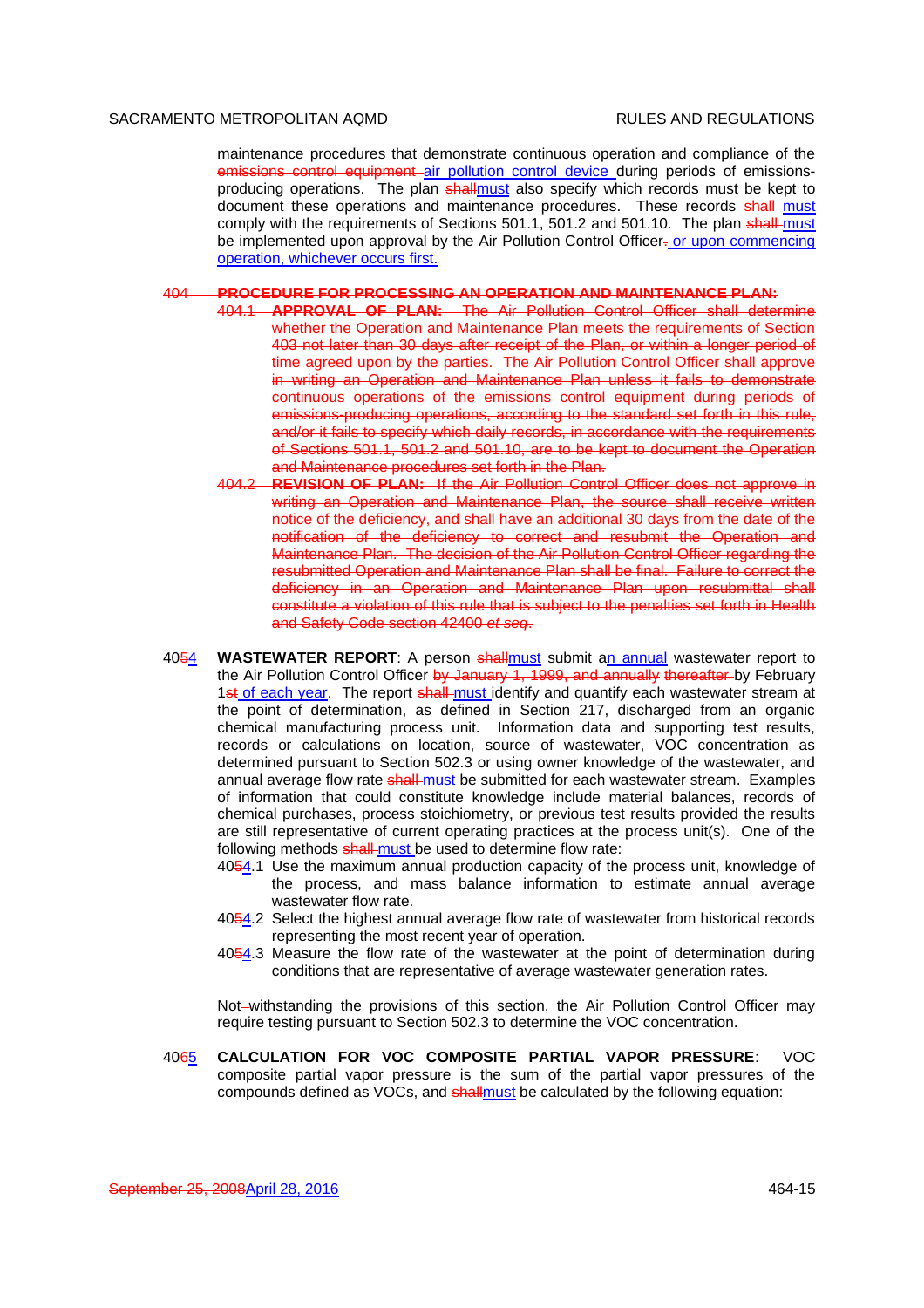$$
PP_c = \frac{\sum_{i=1}^{n} (W_i)(VP_i)/MW_i}{\frac{W_w}{MW_w} + \sum_{i=1}^{n} \frac{W_{e,i}}{MW_{e,i}} + \sum_{i=1}^{n} \frac{W_i}{MW_i}}
$$

Where:  $P_{\rm P}P_{\rm c}$  = VOC composite partial vapor pressure at 20°C, in mm Hg.

- $W_i$  = Weight of the "i"th VOC compound, in grams, as determined by ASTM E 260-96 (2006).
- $W_w$  = Weight of water, in grams as determined by ASTM D 3792-05.
- $W_{e,i}$  = Weight of the "i"th exempt compound, in grams, as determined by ASTM E 260-96 (2006).
- $MwW_i$  = Molecular weight of the "i"th VOC compound, in grams per g-mole, as given in chemical reference literature.
- 
- $Mw_{\text{w}} = M$ olecular weight of water, 18 grams per g-mole.<br> $Mw_{\text{w}} = M$ olecular weight of the "i"th exempt compound, i Molecular weight of the "i"th exempt compound, in grams per g-mole, as given in chemical reference literature.
- $V_{\overline{P}}P_i$  = Vapor pressure of the "i"th VOC compound at 20<sup>o</sup>C, in mm Hg, as determined by Section 502.4 of this rule.

An alternate method for calculating the composite vapor pressure or determining the variables in the equation above may be allowed if approved in writing by the Air Pollution Control Officer and **U.S. EPA.** 

- 4076 **DETERMINATION OF MAXIMUM UNCONTROLLED VOC MASS EMISSION RATE:** Any person petitioning for an exemption pursuant to Section 401 shallmust determine the maximum uncontrolled VOC mass emission rate as follows:
	- 4076.1 **POTENTIAL TO EMIT 25** TPY: A stationary source with a potential to emit 25 tons per year or more of VOC from organic chemical plants shallmust determine the maximum uncontrolled VOC emission rate by using emission testing pursuant to Section 4098.
	- 4076.2 **POTENTIAL TO EMIT <25 TPY:** A stationary source with a potential to emit of less than 25 tons per year of VOC from organic chemical plants shallmust determine the maximum uncontrolled VOC emissions by using engineering assessment pursuant to Section 4087 or emission testing pursuant to Section 4098.
	- 4076.3 **OPEN-TYPE PROCESS TANK:** A person shallmust determine the maximum uncontrolled VOC emissions by using the most recent version of U.S. EPA's computer model, WATER89. The concentration of each individually speciated VOC in the process stream with the potential to be emitted into the atmosphere, shallmust be determined by U.S. EPA Method 305 of 40 CFR Part 63, Appendix A.
	- 4076.4 **DETERMINATION CRITERIA:** The emission testing or engineering assessment shallmust be made using one of the following criteria:
		- a. **FOR CONTINUOUS PROCESS:** The maximum daily uncontrolled VOC emissions shallmust be determined based on District permitted or highest process/production rate in any calendar day.
		- b. **FOR BATCH PROCESS:** The maximum daily uncontrolled VOC emissions shall must be the highest emission rate in any 24-hour period based on District permitted or highest process/production rate. An emission profile shallmust be used to determine highest 24-hour period emission rate and shallmust be submitted along with the exemption petition pursuant to Section 401.
- 4087 **DETERMINATION OF VOC MASS EMISSION RATE USING ENGINEERING ASSESSMENT:** A person shallmust conduct an engineering assessment whichthat includes, but is not limited to, the following: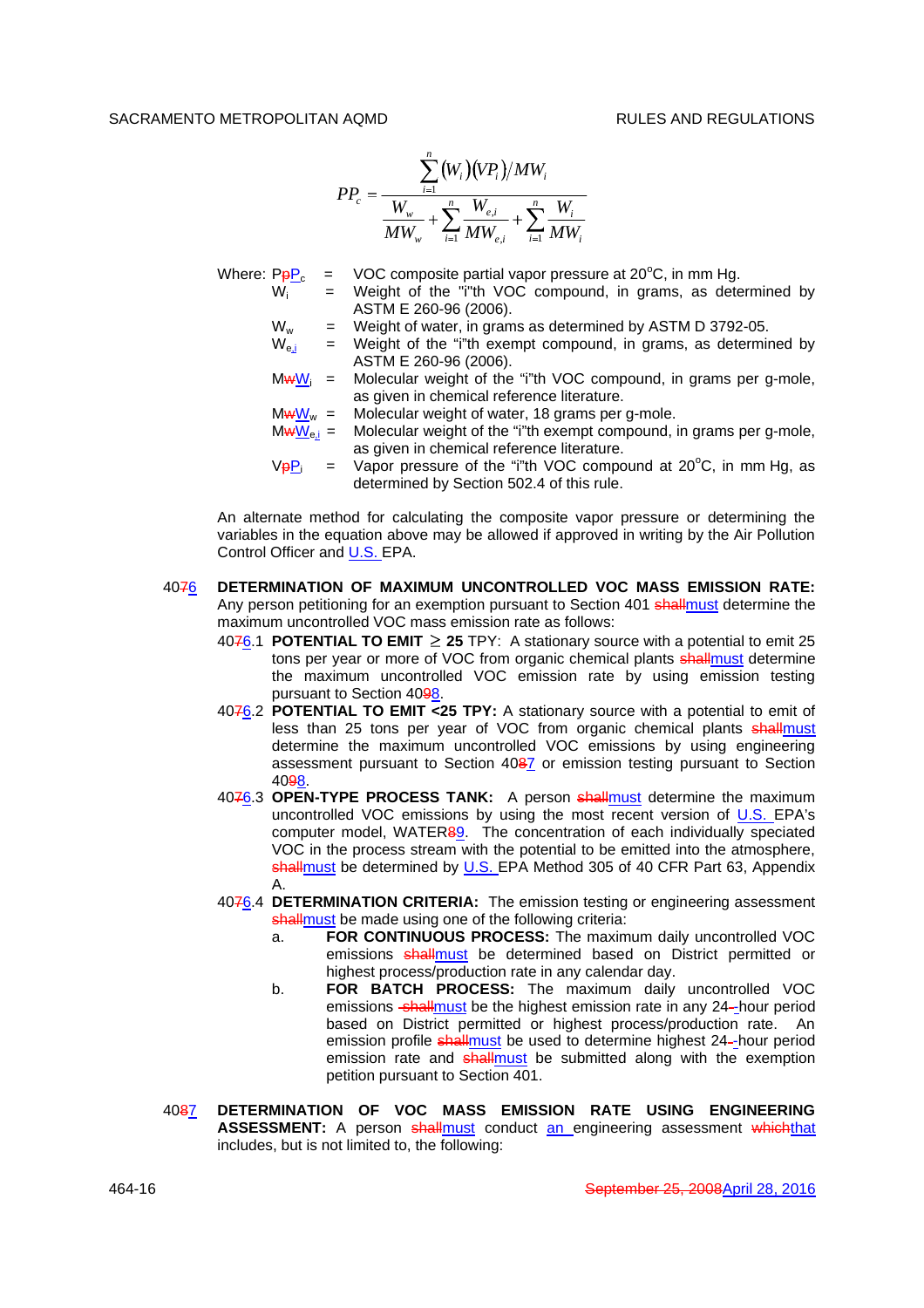- 4087.1 Previous test results provided the tests are representative of current operating practices at the process unit.
- 4087.2 Bench-scale or pilot-scale test data representative of the process under representative operating conditions.
- 4087.3 Maximum flow rate, VOC emission rate, concentration, or other relevant parameter specified or implied within a permit limit applicable to the process vent.
- 4087.4 Design analysis based on accepted chemical engineering principles, measurable process parameters, or physical or chemical laws or properties. Examples of analytical methods include, but are not limited to:
	- a. Use of material balances based on process stoichiometry to estimate maximum VOC concentrations,
	- b. Estimation of maximum flow rate based on physical equipment design such as pump or blower capacities,
	- c. Estimation of VOC concentrations based on saturation conditions.
- 4087.5 All data, assumptions, and procedures used in the engineering assessment shallmust be documented and provided to the District.

Not-withstanding the provisions of this section, the Air Pollution Control Officer may require emission testing pursuant to Section 4098 to verify compliance.

#### 4098 **DETERMINATION OF VOC MASS EMISSION RATE USING EMISSION TESTING:**

4098.1 A person shallmust conduct emission testing using test methods in Section 502 and the following test durations:

- a. **CONTINUOUS PROCESS:** The test shallmust consist of three 1-hour runs.
- b. **BATCH PROCESS:** The duration shall beis the time from the start to the completion of a batch cycle unless the test is conducted under worstcase condition described in Section  $4140.3$  (b) (1) or (2). For batch cycle or test period greater than 3 hours, a single test conducted over the duration of the batch cycle or test period shallmust be used for emission determination. For batch cycle or test period less than or equal to 3 hours, testing shall must include three 1-hour runs.
- 4098.2 A person conducting any emission test for the purpose of the petition for exemption pursuant to Section 401 shallmust comply with the following source test notification and reporting requirements:
	- a. At least 30 days prior to the scheduled test date, submit the source test plan.
	- b. At least 7 days prior to the source test date, notify Air District staff of the exact date and time scheduled for the source test.
	- c. The source test observation and evaluation fee as authorized under Rule 301 – PERMIT FEES - STATIONARY SOURCE must be submitted with the petition for exemption.

# 41009 **CALCULATION FOR VOC MASS EMISSION RATE, CONTROL EFFICIENCY, AND COMBINED SYSTEM EFFICIENCY**

41009.1 **VOC MASS EMISSION RATE:** VOC mass emission rate shallmust be calculated using the following equation:

**VOC** Mass Emission Rate =  $(Q)(C)(60 \text{ min/hr})$ 

- Where:  $Q =$  the flow rate, in scfm, as determined by Section 4087 or Sections 4098 and 502.
	- $C =$  the VOC mass concentration, in Ib/scf, as determined by Section 4087 or Sections 4098 and 502.
- 41009.2 **CONTROL EFFICIENCY:** Expressed in percent, control efficiency is the ratio of the weight of the VOC removed by the air pollution control device from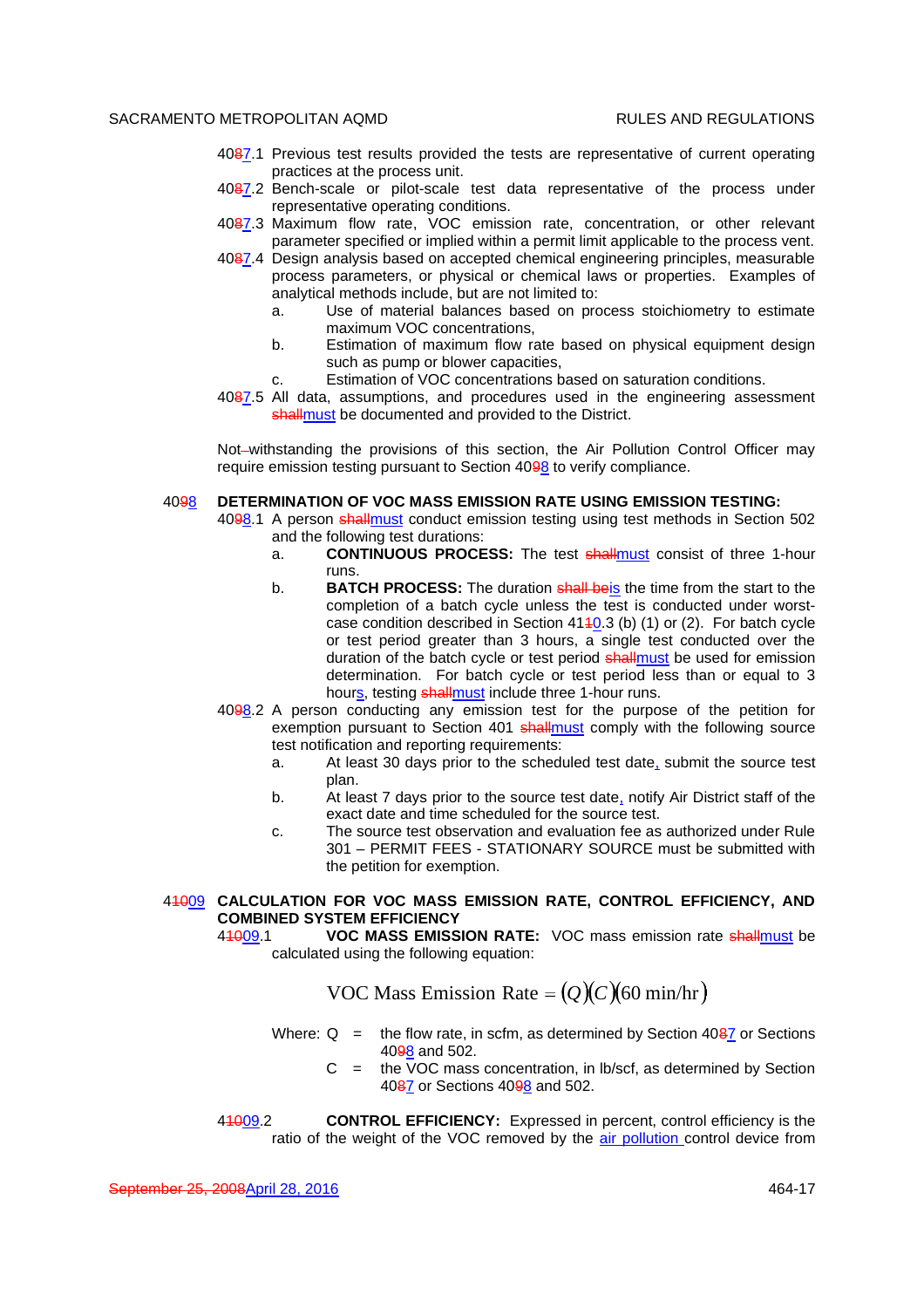the effluent stream entering the air pollution control device to the weight of VOC in the effluent stream entering the air pollution control device, both measured simultaneously. Control efficiency shallmust be determined using the following equation:

%Control Efficiency 
$$
=\frac{(M_i - M_0)}{M_i} \times 100\%
$$

Where:  $M_i$  = inlet VOC mass emission rate, in lb/hr. *M<sup>o</sup>* = outlet VOC mass emission rate, in lb/hr.

41009.3 **COMBINED SYSTEM EFFICIENCY:** A capture efficiency of 100% can be assumed for any capture system whichthat is piped to the control equipment and has no leak. The combined system (capture and control) efficiency is calculated as follows:

% System Efficiency = % CE  $\times$  % CLE / 100%

|          | Where: %System Efficiency $=$ %capture and control efficiency.                                                                                                                                                                                                                                                                                                                               |                  |                             |                                        |    |
|----------|----------------------------------------------------------------------------------------------------------------------------------------------------------------------------------------------------------------------------------------------------------------------------------------------------------------------------------------------------------------------------------------------|------------------|-----------------------------|----------------------------------------|----|
| %CE      | $\frac{1}{2} \frac{1}{2} \frac{1}{2} \frac{1}{2} \frac{1}{2} \frac{1}{2} \frac{1}{2} \frac{1}{2} \frac{1}{2} \frac{1}{2} \frac{1}{2} \frac{1}{2} \frac{1}{2} \frac{1}{2} \frac{1}{2} \frac{1}{2} \frac{1}{2} \frac{1}{2} \frac{1}{2} \frac{1}{2} \frac{1}{2} \frac{1}{2} \frac{1}{2} \frac{1}{2} \frac{1}{2} \frac{1}{2} \frac{1}{2} \frac{1}{2} \frac{1}{2} \frac{1}{2} \frac{1}{2} \frac{$ |                  |                             | % control efficiency, as determined by |    |
|          |                                                                                                                                                                                                                                                                                                                                                                                              | Section 44009.2. |                             |                                        |    |
| $% CLE-$ |                                                                                                                                                                                                                                                                                                                                                                                              |                  | %capture                    | efficiency,                            | as |
|          |                                                                                                                                                                                                                                                                                                                                                                                              |                  | determined by Section 502.2 |                                        |    |

- 4110 **PROCEDURES FOR DEMONSTRATING COMPLIANCE:** A person shallmust demonstrate compliance with Sections 301, 302, 303, 304, 305 and 306.2 by using the applicable procedure listed below, Section 4140.1, or 4140.2, or 4140.3.
	- 4110.1 A stationary source with a potential to emit of less than 25 tons per year of VOC from the organic chemical plants may use the condenser exit gas temperature to calculate the removal efficiency of the condenser in demonstrating the required emission reduction if the condenser system is equipped with a temperature sensor and recorder, such that the condenser exit gas temperature can be measured at 15-minute intervals when the condenser is functioning in cooling a vent stream. Not-withstanding the requirements in this section, the Air Pollution Control Officer may require source testing to verify compliance.
	- 4110.2 A stationary source with a potential to emit of less than 25 tons per year of VOC from the organic chemical plants shallmust determine percent reduction by conducting a performance test, using the procedure in Section 4110.3, or a design evaluation. The design evaluation shallmust include documentation demonstrating that the air pollution control device being used achieves the required reduction during the emission episodes in which it is functioning in reducing emissions. This documentation shallmust include a description of the gas stream whichthat enters the air pollution control device, flow and VOC content, and all pertinent air pollution control device operating parameters whichthat resulted in the required reduction. The calculation shallmust be based on engineering assessment described in Section 4087. Not-withstanding the requirements in 4110.2, the Air Pollution Control Officer may require source testing to verify compliance.
	- 4110.3 A stationary source with a potential to emit of greater than or equal to 25 tons per year of VOC from the organic chemical plants shallmust demonstrate compliance by conducting a performance test based on the following procedure:
		- a. Perform test pursuant to Sections 4098 and 502 at the inlets and outlets of the capture and air pollution control devices to determine the capture efficiency and the control efficiency and use the equations in Section 41009 to determine percent combined system (capture and control) efficiency and control efficiency in total VOC.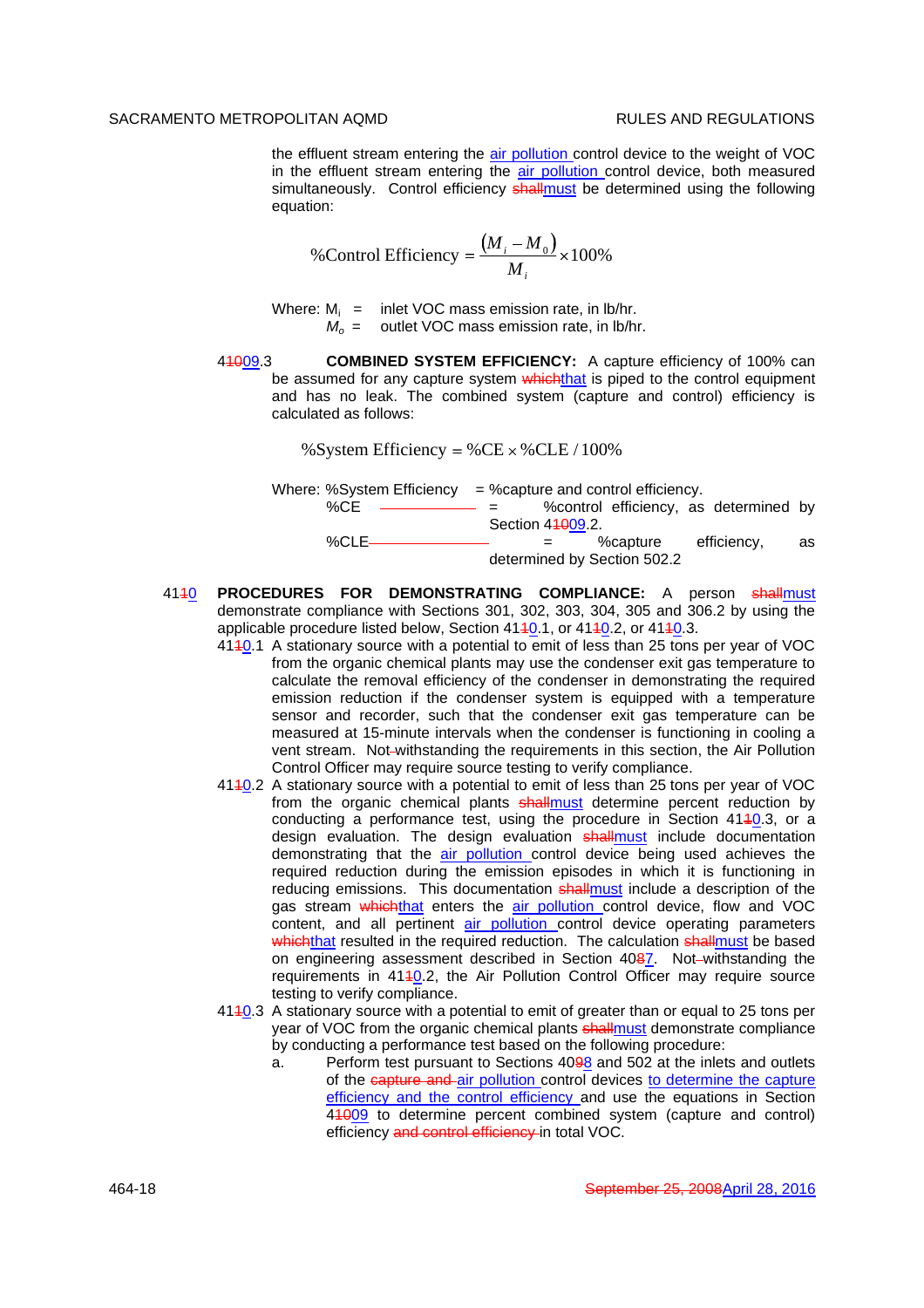- b. Test capture and air pollution control devices over absolute or hypothetical worst-case conditions, or over normal conditions, provided the operation of the devices is limited to the conditions that existed during testing by District permit.
	- 1. **ABSOLUTE WORST-CASE CONDITION:** It is either:
		- The period in which the inlet to the air pollution control device contains at least 50 percent of the maximum VOC load capable of being vented to the air pollution control device over any 8-hour period, or
		- ii. A 1-hour period of time in which the inlet to the air pollution control device will contain the highest VOC mass loading rate, in lbs/hr, capable of being vented to the **air pollution** control device. An emission profile as described in Section 208 shallmust be used to determine maximum VOC loading periods.
	- 2. **HYPOTHETICAL WORST-CASE CONDITION:** The simulated test condition that, at a minimum, contains the highest total average hourly VOC load that would be predicted to be vented to the air pollution control device using the emissions profile described in Section 208. The highest total average hourly VOC load is determined by first dividing the VOC emissions from each episode by the duration of each episode, in hours, and selecting the highest hourly block average.
	- 3. **NORMAL CONDITION:** Test condition whichthat is based on the process/production rate, stream composition, temperature, and flow rate limits set in District permit.
- 4121 **VIOLATION:** Any leak originally identified by the Air Pollution Control Officer is a violation.

# **500 MONITORING AND RECORDS**

- 501 **RECORD KEEPING:** In addition to any existing permit conditions issued pursuant to Rule 201 – GENERAL PERMIT REQUIREMENTS, a person subject to this rule shall must comply with the following requirements:
	- 501.1 **CONTROL EQUIPMENT:** A person using an emission control pollution control device pursuant to Section 300 shallmust maintain on-siteon site the records required by the Operation and Maintenance Plan in Section 403 on a daily basis.
	- 501.2 **ORGANIC COMPOUND AND WASTEWATER PROCESSING RECORDS:** A person subject to the combined system efficiency, capture efficiency and/or control efficiency requirement of Sections 301, 302, 303, 304, 305 or 306 shallmust maintain on-siteon site a current list of organic compounds in use including the vapor pressure of each compound at  $20^{\circ}$ C. In addition, a person shallmust:
		- a. **FOR CONTINUOUS PROCESS:** Keep daily records **on-siteon site of the** types and amounts of organic compounds used and produced by each organic chemical manufacturing process unit. Keep daily records onsiteon site of the amount of wastewater received, managed or treated by each wastewater process equipment.
		- b. **FOR BATCH PROCESS:** Keep records **on-siteon site** of each production batch step, including starting and completion time and date, and the types and amounts of organic compounds used and produced by each organic chemical manufacturing process unit. Keep records onsiteon site of each treatment batch, including starting and completion time and date, and the amount of wastewater received, managed or treated by each wastewater process equipment.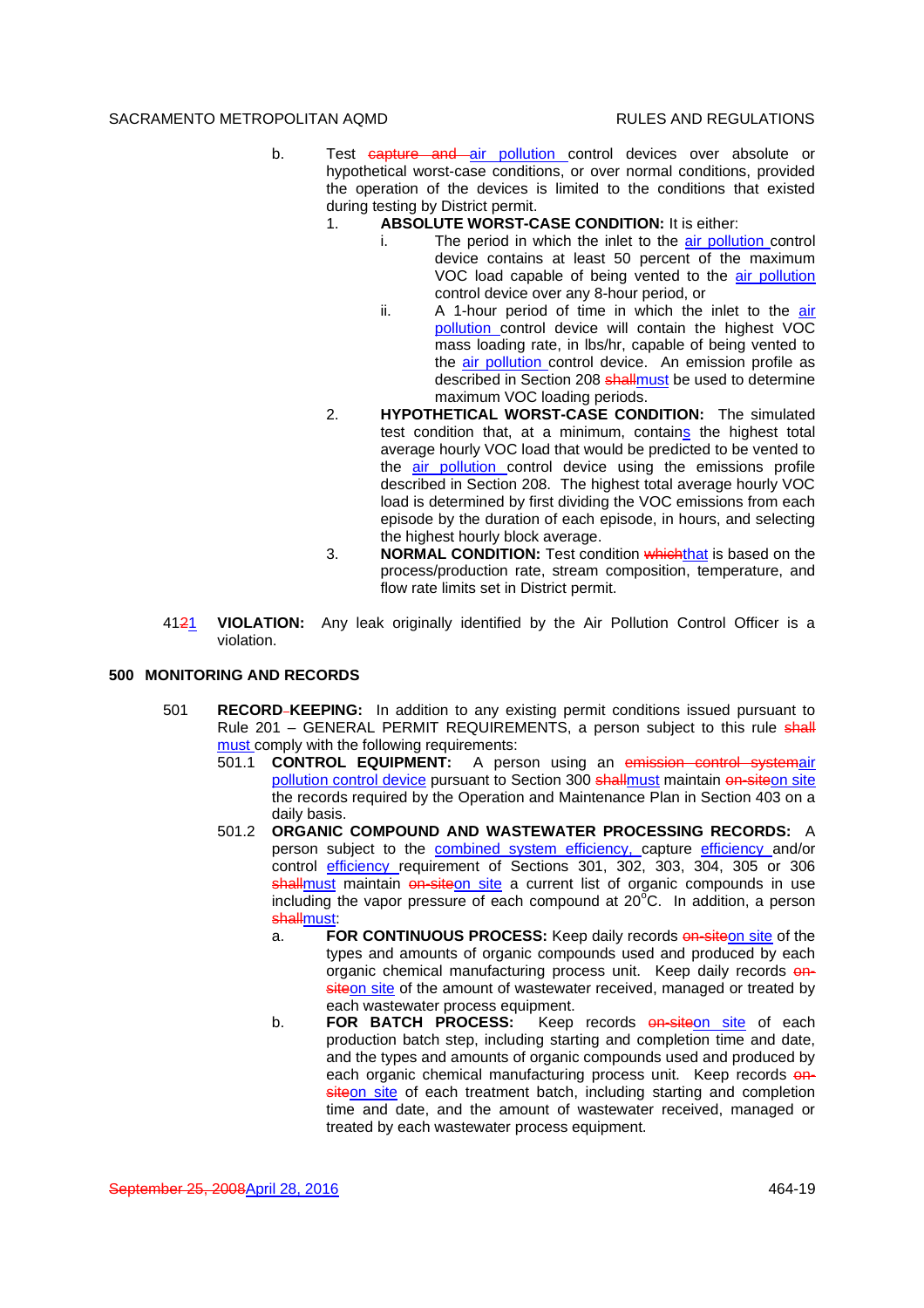- 501.3 **WASTEWATER REPORT:** For any equipment that receives, manages or treats wastewater, a person shallmust maintain on-siteon site an annual wastewater report prepared pursuant to Section 4054.
- 501.4 **EXEMPTION, SMALL STATIONARY SOURCE WITH 15 POUNDS/DAY UNCONTROLLED VOC EMISSION FROM ORGANIC CHEMICAL PLANTS:** A person seeking to satisfy the conditions of Section 110 shallmust:
	- a. **FOR CONTINUOUS PROCESS:** Keep daily records **on-siteon site of** the types, amounts, and VOC content of organic compounds used and produced.
	- b. **FOR BATCH PROCESS:** Keep records **on-site** on site of the types, amounts, and VOC content of organic compounds used and produced by each production batch including starting and completion time and date.
- 501.5 **EXEMPTION, PROCESS VENT, PROCESS TANK, NON-PHARMACEUTICAL NON-COSMETIC SEPARATION OPERATION WITH 15 POUNDS/DAY UNCONTROLLED VOC EMISSION:** A person seeking to satisfy the conditions of Section 111, 112 or 113 shallmust**:**
	- a. **FOR CONTINUOUS PROCESS:** Keep daily records on-siteon site of the types, amounts, and VOC content of organic compounds used and produced by each organic chemical manufacturing process unit.
	- b. **FOR BATCH PROCESS:** Keep records **on-siteon** site of each production batch, including starting and completion time and date, and types, vapor pressure, amounts, and VOC content of organic compounds used and produced by each organic chemical manufacturing process unit.
- 501.6 **EXEMPTION, RESEARCH AND DEVELOPMENT OPERATIONS:** A person seeking to satisfy the conditions of Section 114 shallmust keep the following records on-siteon site:
	- a. For cleanup materials, monthly records of the types, amounts, and VOC content of cleanup materials used and shallmust determine the daily usage by dividing the monthly usage by the number of operating days during the month, and
	- b. For all other organic compounds, daily records of type, amount, and VOC content of each organic compound used and produced. When requested by the Air Pollution Control Officer, the VOC emissions for the specified day shallmust be calculated and submitted to the Air Pollution Control Officer.
- 501.7 **EXEMPTION, SOLVENT CLEANING OF OPERATION REGULATED BY FDA:** A person seeking to satisfy the conditions of Section 116 shallmust keep daily records on-siteon site of the types, amounts, and VOC content of cleaning solvent used.
- 501.8 **CLEANUP MATERIALS:** Monthly records of the total applied volume of materials used for cleanup shallmust be kept on-siteon site. The records shallmust include the name/code/manufacturer and maximum volatile organic compound content of the cleanup material, as applied, after any mixing or thinning as recommended by the manufacturer. The VOC content shall must be displayed as grams of volatile organic compound per liter of coating (or pounds of volatile organic compound per gallon), including water and exempt compounds.
- 501.9 **SOURCE TEST REPORT:** Each owner or operator of a stationary source shallmust keep on-siteon site copies of all applicable source reports.
- 501.10 **DURATION OF RECORDS:** Such records (electronic files or on paper) shallmust be maintained on-siteon site for a continuous five-year period and made available to the Air Pollution Control Officer upon request.
- 502 **TEST METHODS:** The performance tests for demonstrating compliance with the requirements of this rule shallmust be run using the following methods:
	- 502.1 **VOC MASS EMISSION RATE OR CONTROL EFFICIENCY:** VOC mass emission rate or control efficiency shallmust be determined in accordance with